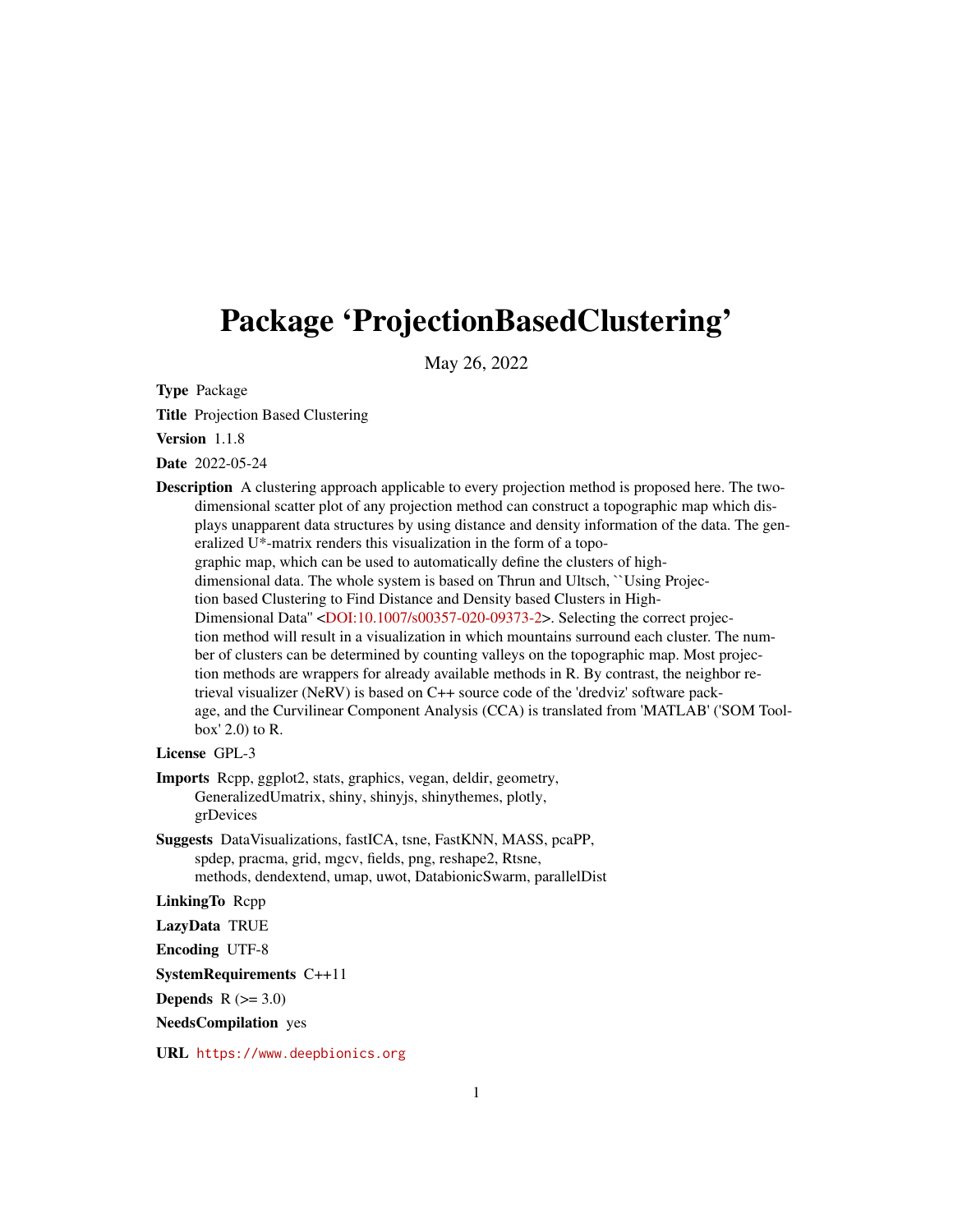# LazyLoad yes

BugReports <https://github.com/Mthrun/ProjectionBasedClustering/issues>

Author Michael Thrun [aut, cre, cph], Florian Lerch [aut], Felix Pape [aut], Tim Schreier [aut], Luis Winckelmann [aut], Kristian Nybo [cph], Jarkko Venna [cph]

Maintainer Michael Thrun <m.thrun@gmx.net>

Repository CRAN

Date/Publication 2022-05-26 13:30:05 UTC

# R topics documented:

| 3              |
|----------------|
| 5              |
| $\overline{7}$ |
| $\overline{7}$ |
| 8              |
| 9              |
| 10             |
| 11             |
| 13             |
| 14             |
| 16             |
| 18             |
| <b>18</b>      |
| 20             |
| 21             |
| 23             |
| 24             |
| 25             |
| 26             |
| 28             |
| 29             |
| 31             |
| 32             |
| 33             |

**Index** [36](#page-35-0)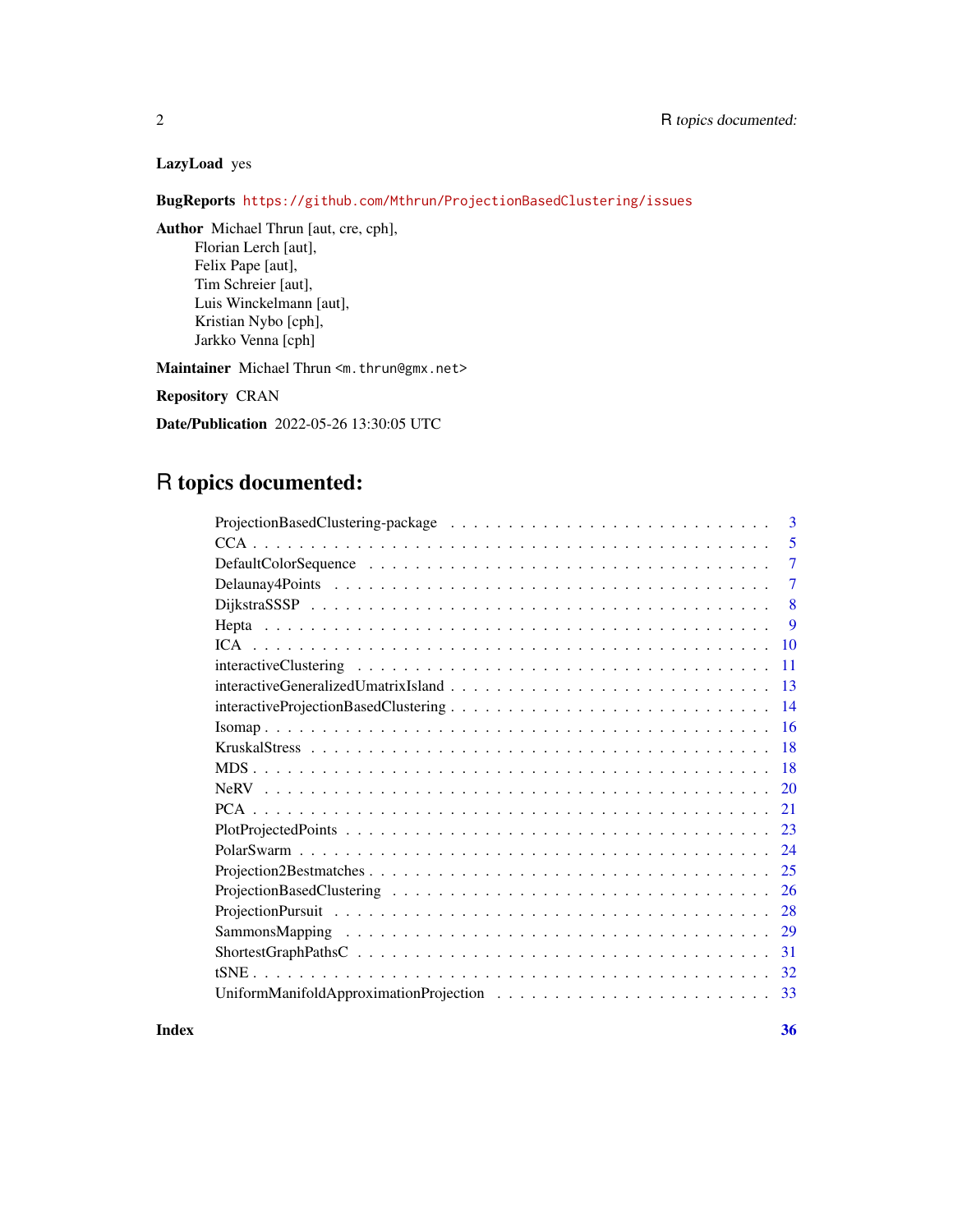# <span id="page-2-0"></span>ProjectionBasedClustering-package *Projection Based Clustering*

#### **Description**

The package is based on a conference talk [Thrun/Ultsch, 2017], see <DOI:10.13140/RG.2.2.13124.53124>. and [Thrun/Ultsch, 2020]. The abstract of the conference talk is as follows:

Many data mining methods rely on some concept of the dissimilarity between pieces of information encoded in the data of interest. These methods can be used for cluster analysis. However, no generally accepted definition of clusters exists in the literature [Hennig et al., 2015]. Here, consistent with Bouveyron et al., it is assumed that a cluster is a group of similar objects [Bouveyron et al., 2012]. The clusters are called natural because they do not require a dissection; instead, they are clearly separated in the data [Duda et al., 2001, Theodoridis/Koutroumbas, 2009, pp. 579, 600]. These clusters can be identified by distance or density based high-dimensional structures. Dimensionality reduction techniques are able to reduce the dimensions of the input space to facilitate the exploration of structures in high-dimensional data. If they are used for visualization, they are called projection methods. The generalized U\*-matrix technique is applicable for these and can be used to visualize both distance- and density-based structures [Thrun 2018; Ultsch/Thrun, 2017]. The idea that the abstract U\*-matrix (AU-matrix) can be used for clustering [Ultsch et al., 2016]. The distances required for hierarchical clustering are defined by the AU-matrix [Lötsch/Ultsch, 2014]. Using this distance we propose a clustering approach for every projection method based on the U\*-matrix visualization of a topographic map [Thrun 2018; Thrun/Ultsch, 2017]. The number of clusters and the cluster structure can be estimated by counting the valleys in a topographic map [Thrun et al., 2016]. If the number of clusters and the clustering method are chosen correctly, then the clusters will be well separated by mountains in the visualization. Outliers are represented as volcanoes and can be interactively marked in the visualization after the automated clustering process.

#### Details

A comparison to 32 common clustering algorithms is provided in [Thrun/Ultsch, 2020].

#### **Note**

If you want to verifiy your clustering result externally, you can use Heatmap or SilhouettePlot of the CRAN package DataVisualizations.

Additionally you can use the standard ShepardScatterPlot or the better approach through the ShepardDensityPlot of the CRAN package DataVisualizations.

#### Author(s)

Michael Thrun, Felix Pape, Florian Lerch, Tim Schreier, Luis Winckelmann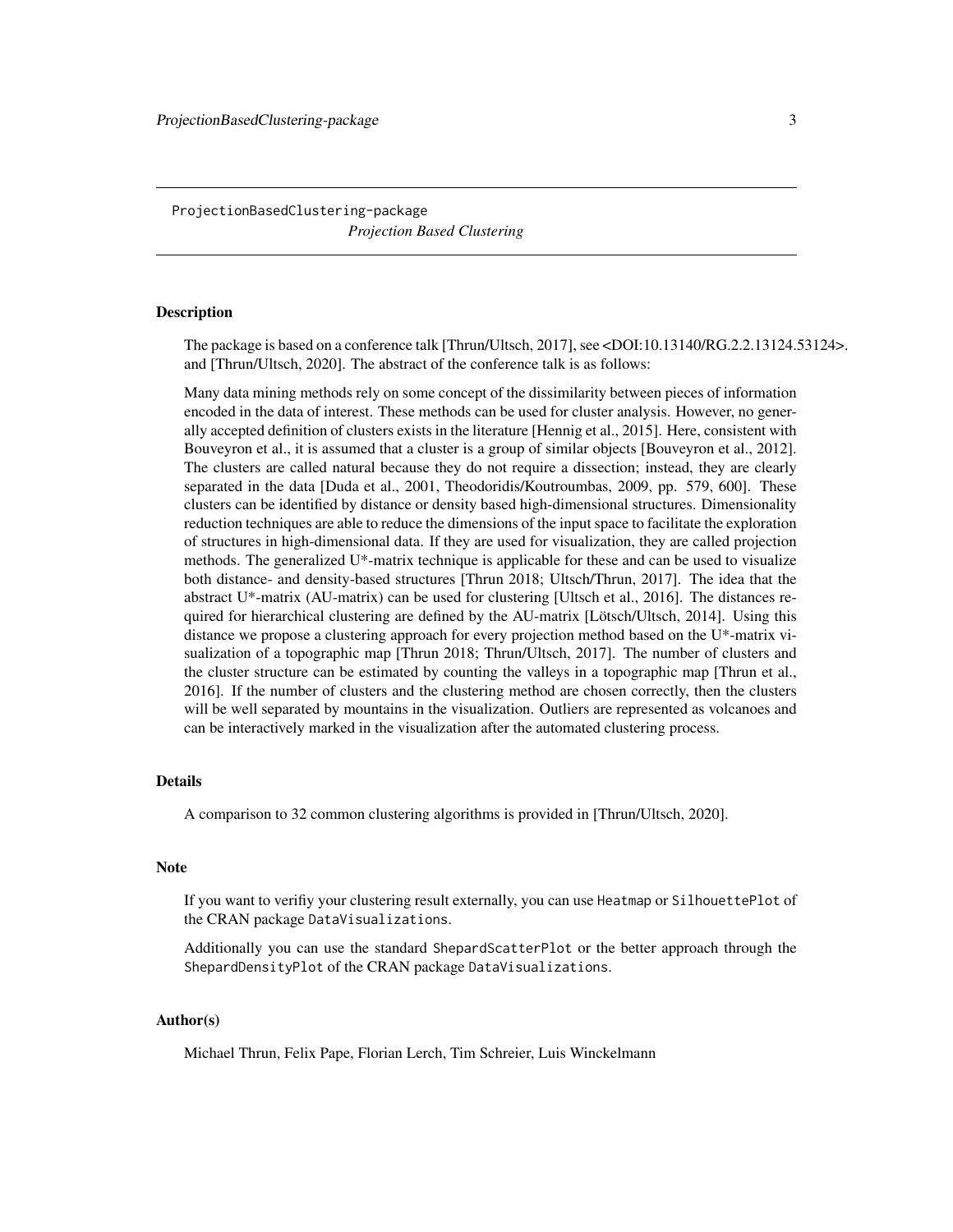#### References

[Thrun/Ultsch, 2017] Thrun, M.C., Ultsch, A.: Projection based Clustering, Conf. Int. Federation of Classification Societies (IFCS),DOI:10.13140/RG.2.2.13124.53124, Tokyo, 2017.

[Bouveyron et al., 2012] Bouveyron, C., Hammer, B., & Villmann, T.: Recent developments in clustering algorithms, Proc. ESANN, Citeseer, 2012.

[Duda et al., 2001] Duda, R. O., Hart, P. E., & Stork, D. G.: Pattern classification, (Second Edition ed.), Ney York, USA, John Wiley & Sons, ISBN: 0-471-05669-3, 2001.

[Hennig et al., 2015] Hennig, C., Meila, M., Murtagh, F., & Rocci, R.: Handbook of cluster analysis, New York, USA, CRC Press, ISBN: 9781466551893, 2015.

[Lötsch/Ultsch, 2014] Lötsch, J., & Ultsch, A.: Exploiting the Structures of the U-Matrix, in Villmann, T., Schleif, F.-M., Kaden, M. & Lange, M. (eds.), Proc. Advances in Self-Organizing Maps and Learning Vector Quantization, pp. 249-257, Springer International Publishing, Mittweida, Germany, 2014.

[Theodoridis/Koutroumbas, 2009] Theodoridis, S., & Koutroumbas, K.: Pattern Recognition, (Fourth Edition ed.), Canada, Elsevier, ISBN: 978-1-59749-272-0, 2009.

[Thrun et al., 2016] Thrun, M. C., Lerch, F., Lötsch, J., & Ultsch, A.: Visualization and 3D Printing of Multivariate Data of Biomarkers, in Skala, V. (Ed.), International Conference in Central Europe on Computer Graphics, Visualization and Computer Vision (WSCG), Vol. 24, Plzen, http://wscg.zcu.cz/wscg2016/short/A43-full.pdf, 2016.

[Ultsch et al., 2016] Ultsch, A., Behnisch, M., & Lötsch, J.: ESOM Visualizations for Quality Assessment in Clustering, In Merényi, E., Mendenhall, J. M. & O'Driscoll, P. (Eds.), Advances in Self-Organizing Maps and Learning Vector Quantization: Proceedings of the 11th International Workshop WSOM 2016, Houston, Texas, USA, January 6-8, 2016, (10.1007/978-3-319-28518- 4\_3pp. 39-48), Cham, Springer International Publishing, 2016.

[Ultsch/Thrun, 2017] Ultsch, A., & Thrun, M. C.: Credible Visualizations for Planar Projections, in Cottrell, M. (Ed.), 12th International Workshop on Self-Organizing Maps and Learning Vector Quantization, Clustering and Data Visualization (WSOM), IEEE Xplore, France, 2017.

[Thrun/Ultsch, 2020] Thrun, M. C., & Ultsch, A.: Using Projection based Clustering to Find Distance and Density based Clusters in High-Dimensional Data, Journal of Classification, Vol. in press, Springer, DOI: 10.1007/s00357-020-09373-2, 2020.

#### Examples

```
data('Hepta')
#2d projection
# Visualizuation of GeneralizedUmatrix
```

```
projectionpoints=NeRV(Hepta$Data)
#Computation of Generalized Umatrix
library(GeneralizedUmatrix)
visualization=GeneralizedUmatrix(Data = Hepta$Data,projectionpoints)
TopviewTopographicMap(visualization$Umatrix,visualization$Bestmatches)
#or in 3D if rgl package exists
#plotTopographicMap(visualization$Umatrix,visualization$Bestmatches)
```
##Interactive Island Generation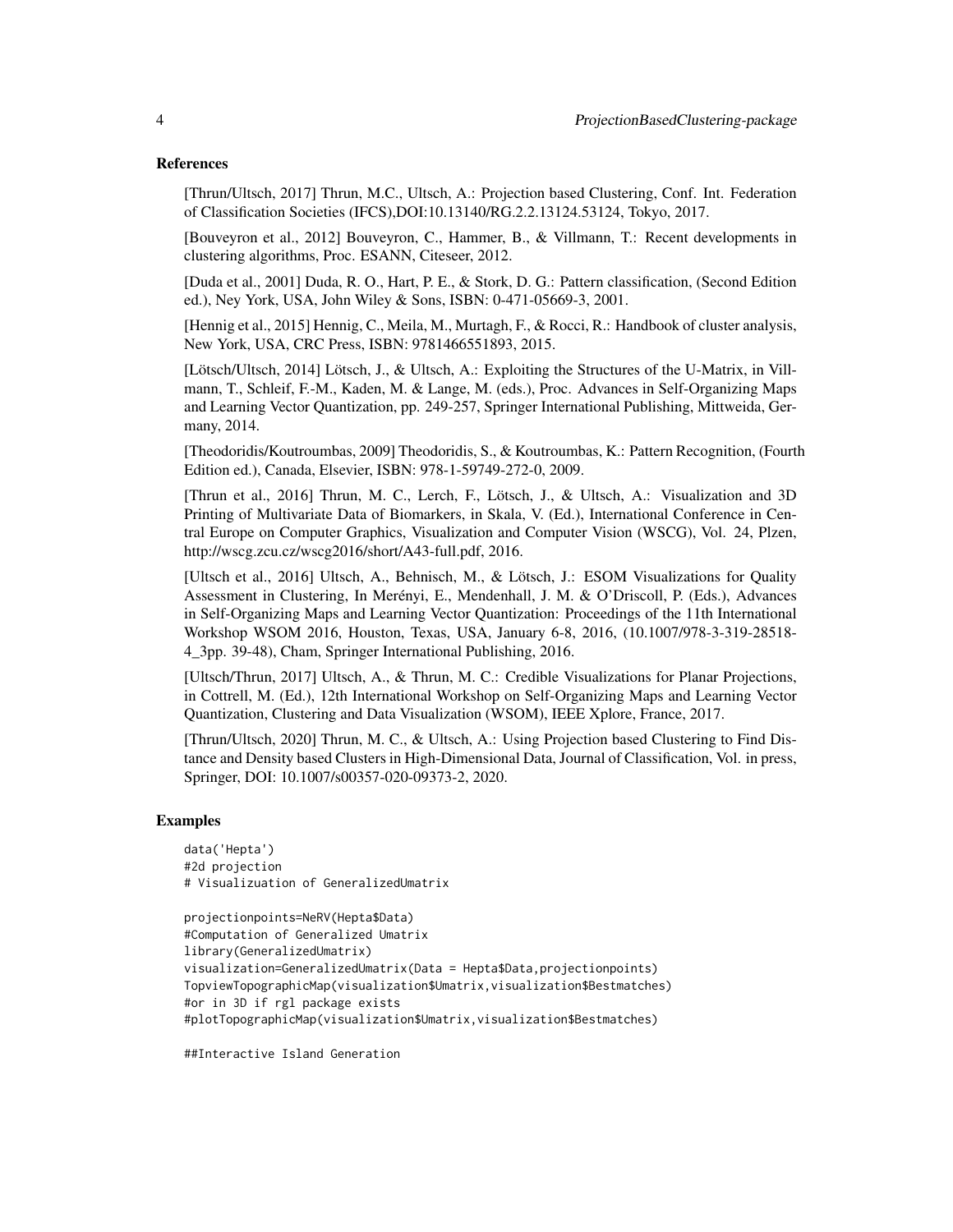#### <span id="page-4-0"></span> $CCA$  5

```
## from a tiled Umatrix (toroidal assumption)
## Not run:
Imx = ProjectionBasedClustering::interactiveGeneralizedUmatrixIsland(visualization$Umatrix,
visualization$Bestmatches)
#plotTopographicMap(visualization$Umatrix,visualization$Bestmatches, Imx = Imx)
## End(Not run)
# Automatic Clustering
LC=c(visualization$Lines,visualization$Columns)
# number of Cluster from dendrogram or visualization (PlotIt=TRUE)
Cls=ProjectionBasedClustering(k=7, Hepta$Data,
visualization$Bestmatches, LC,PlotIt=TRUE)
# Verification
library(GeneralizedUmatrix)
TopviewTopographicMap(visualization$Umatrix,visualization$Bestmatches,Cls)
#or in 3D if rgl package exists
#plotTopographicMap(visualization$Umatrix,visualization$Bestmatches,Cls)
## Sometimes you can improve a Clustering interactivly or mark additional Outliers manually
## Not run:
Cls2 = interactiveClustering(visualization$Umatrix, visualization$Bestmatches, Cls)
## End(Not run)
```
CCA *Curvilinear Component Analysis (CCA)*

#### **Description**

CCA Projects data vectors using Curvilinear Component Analysis [Demartines/Herault, 1995],[Demartines/Herault, 1997].

Unknown values (NaN's) in the data: projections of vectors with unknown components tend to drift towards the center of the projection distribution. Projections of totally unknown vectors are set to unknown (NaN).

#### Usage

CCA(DataOrDistances,Epochs,OutputDimension=2,method='euclidean',

alpha0 = 0.5, lambda0,PlotIt=FALSE,Cls)

#### Arguments

DataOrDistances

Numerical matrix defined as either

Data, i.e., [1:n,1:d], nonsymmetric, and consists of n cases of d-dimensional data points with every case having d attributes, variables or features,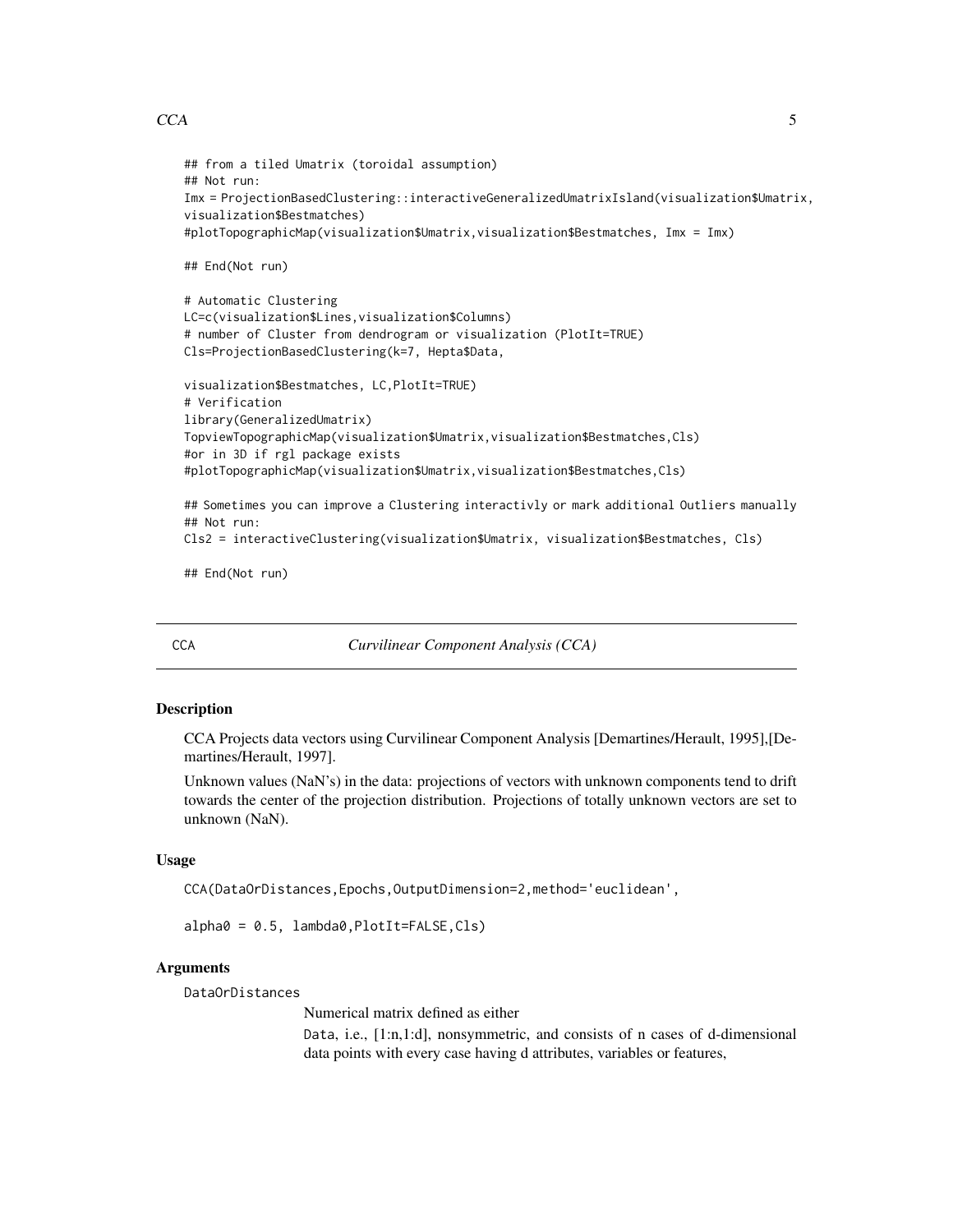|                 | <sub>or</sub>                                                                                                                                                                               |
|-----------------|---------------------------------------------------------------------------------------------------------------------------------------------------------------------------------------------|
|                 | Distances, i.e., $[1:n,1:n]$ , symmetric and consists of n cases, e.g., as . matrix (dist(Data, method))                                                                                    |
| Epochs          | Number of eppochs (scalar), i.e, training length                                                                                                                                            |
| OutputDimension |                                                                                                                                                                                             |
|                 | Number of dimensions in the Outputspace, default=2                                                                                                                                          |
| method          | method specified by distance string. One of: 'euclidean','cityblock=manhatten','cosine','chebychev','jacq                                                                                   |
| alpha0          | (scalar) initial step size, 0.5 by default                                                                                                                                                  |
| lambda0         | (scalar) initial radius of influence, $3*max(std(D))$ by default                                                                                                                            |
| PlotIt          | Default: FALSE, If TRUE: Plots the projection as a 2d visualization. OutputDi-<br>mension > 2: only the first two dimensions will be shown                                                  |
| Cls             | [1:n,1] Optional,: only relevant if PlotIt=TRUE. Numeric vector, given Classifi-<br>cation in numbers: every element is the cluster number of a certain correspond-<br>ing element of data. |
|                 |                                                                                                                                                                                             |

# Details

An short overview of different types of projection methods can be found in [Thrun, 2018, p.42, Fig. 4.1] [\(doi:10.1007/9783658205409\)](https://doi.org/10.1007/978-3-658-20540-9).

### Value

A n by OutputDimension matrix containing coordinates of the projected points.

#### Note

Only Transfered from matlab to R. Matlabversion: Contributed to SOM Toolbox 2.0, February 2nd, 2000 by Juha Vesanto <https://www.cis.hut.fi/projects/somtoolbox/>

You can use the standard ShepardScatterPlot or the better approach through the ShepardDensityPlot of the CRAN package DataVisualizations.

#### Author(s)

Florian Lerch

#### References

[Demartines/Herault, 1997] Demartines, P., & Herault, J.: Curvilinear component analysis: A selforganizing neural network for nonlinear mapping of data sets, IEEE Transactions on Neural Networks, Vol. 8(1), pp. 148-154. 1997.

[Demartines/Herault, 1995] Demartines, P., & Herault, J.: CCA:" Curvilinear component analysis", Proc. 15 Colloque sur le traitement du signal et des images, Vol. 199, GRETSI, Groupe d'Etudes du Traitement du Signal et des Images, France 18-21 September, 1995.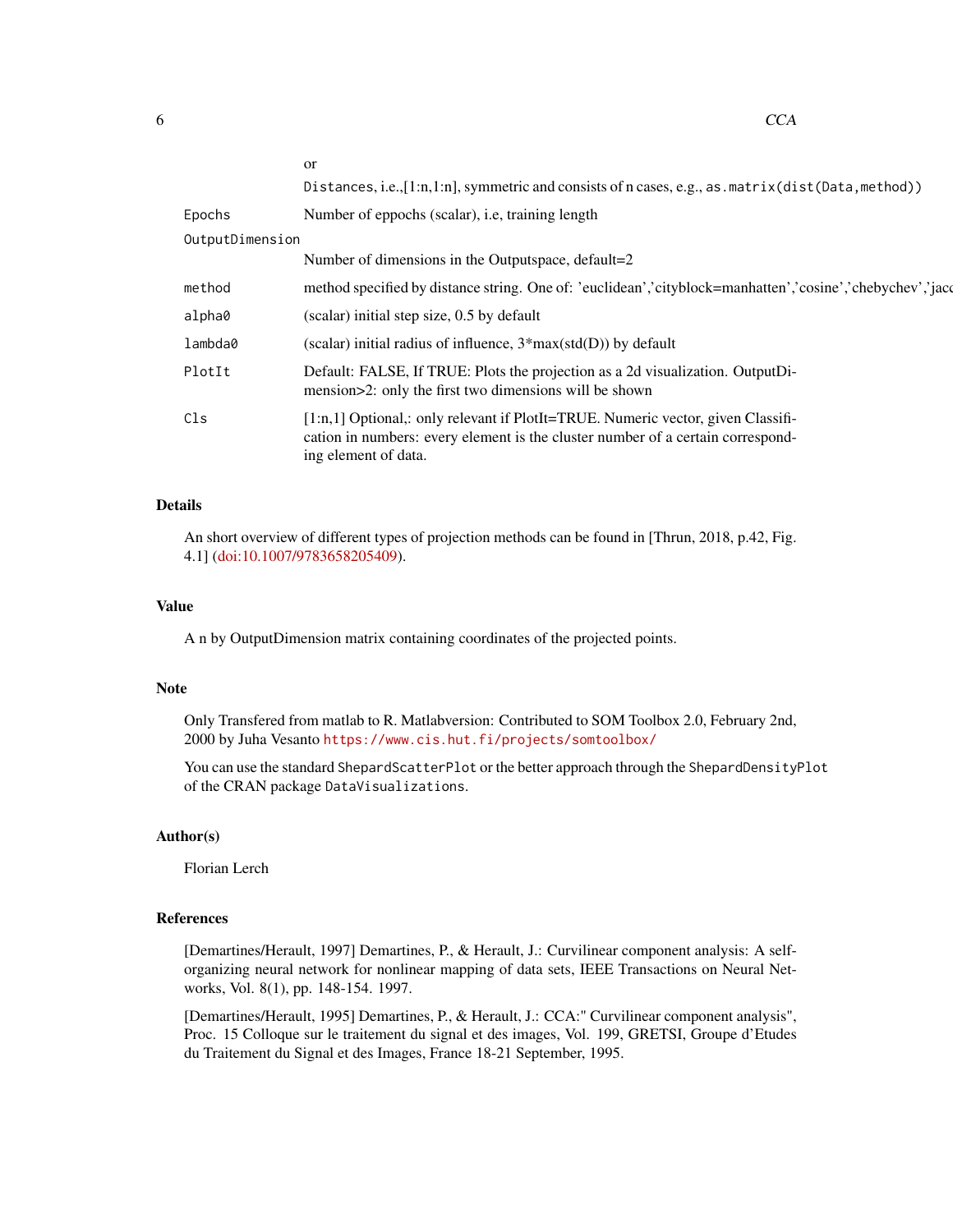# <span id="page-6-0"></span>DefaultColorSequence 7

# Examples

data('Hepta') Data=Hepta\$Data Proj=CCA(Data,Epochs=20) ## Not run: PlotProjectedPoints(Proj\$ProjectedPoints,Hepta\$Cls)

## End(Not run)

DefaultColorSequence *Default color sequence for plots*

#### Description

Defines the default color sequence for plots made within the Projections package.

# Usage

```
data("DefaultColorSequence")
```
# Format

A vector with 562 different strings describing colors for plots.

Delaunay4Points *Adjacency matrix of the delaunay graph for BestMatches of Points*

# Description

Calculates the adjacency matrix of the delaunay graph for BestMatches (BMs) in tiled form if BestMatches are located on a toroid grid

# Usage

```
Delaunay4Points(Points, IsToroid = TRUE,Grid=NULL,PlotIt=FALSE)
```
# Arguments

| Points   | $[1:n,1:3]$ matrix containing the BMKey, X and Y coordinates of the n, Best-<br>Matches NEED NOT BE UNIQUE, however, there is an edge in the Deaunay<br>between duplicate points! |
|----------|-----------------------------------------------------------------------------------------------------------------------------------------------------------------------------------|
| IsToroid | OPTIONAL, logical, indicating if BM's are on a toroid grid. Default is True                                                                                                       |
| Grid     | OPTIONAL, A vector of length 2, containing the number of lines and columns<br>of the Grid                                                                                         |
| PlotIt   | OPTIONAL, bool, Plots the graph                                                                                                                                                   |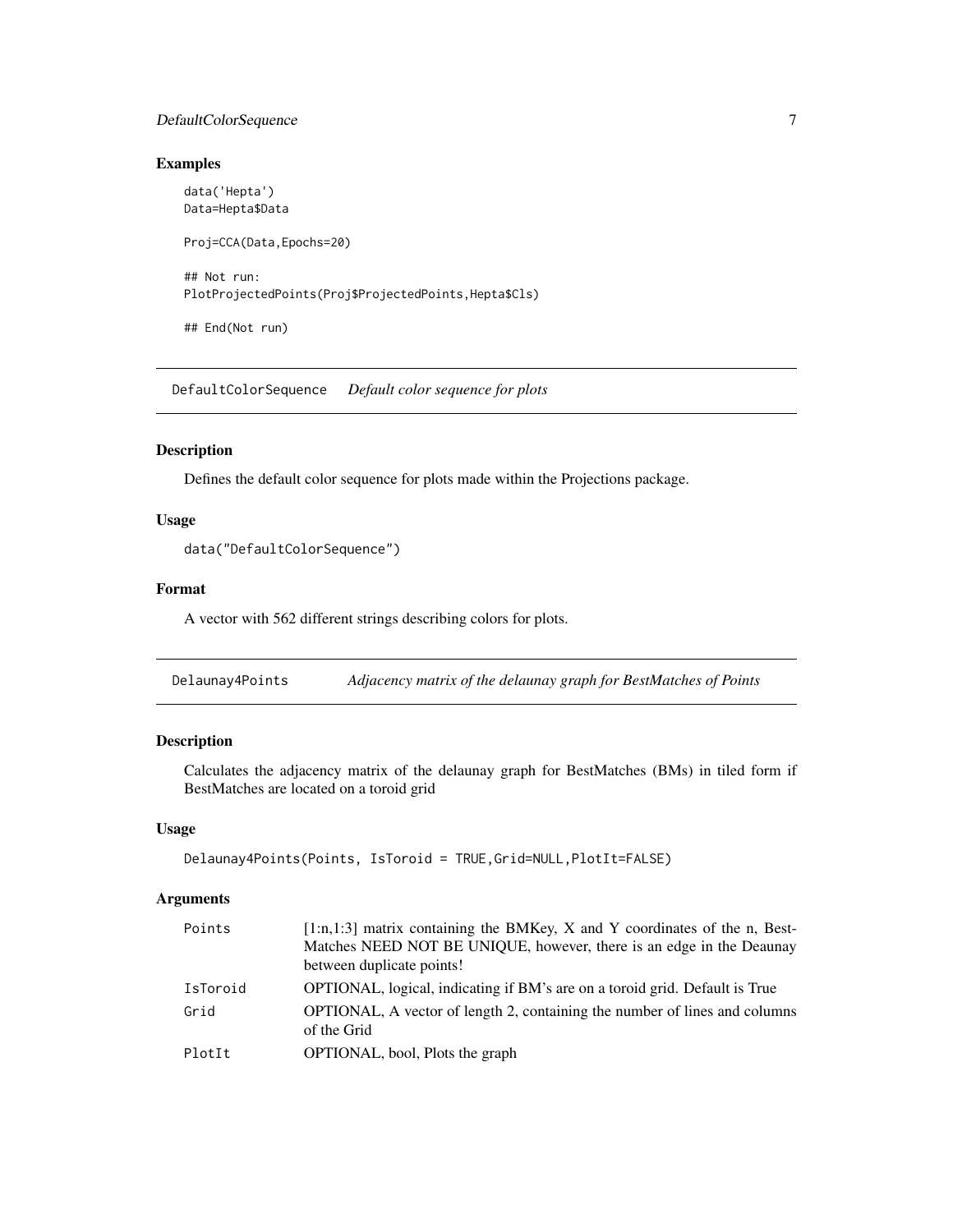#### Details

as

# Value

Delaunay[1:n,1:n] adjacency matrix of the Delaunay-Graph

# Author(s)

Michael Thrun

# References

[Thrun, 2018] Thrun, M. C.: Projection Based Clustering through Self-Organization and Swarm Intelligence, doctoral dissertation 2017, Springer, ISBN: 978-3-658-20539-3, Heidelberg, 2018.

<span id="page-7-1"></span>DijkstraSSSP *Dijkstra SSSP*

# Description

Dijkstra's SSSP (Single source shortest path) algorithm:

gets the shortest path (geodesic distance) from source vertice(point) to all other vertices(points) defined by the edges of the adjasency matrix

#### Usage

```
DijkstraSSSP(Adj, Costs, source)
```
# Arguments

| Adi    | $[1:n,1:n]$ 0/1 adjascency matrix, e.g. from delaunay graph or gabriel graph             |
|--------|------------------------------------------------------------------------------------------|
| Costs  | $[1:n,1:n]$ matrix, distances between n points (normally euclidean)                      |
| source | int, vertice(point) from which to calculate the geodesic distance to all other<br>points |

#### Details

Preallocating space for DataStructures accordingly to the maximum possible number of vertices which is fixed set at the number 10001.

#### Value

ShortestPaths[1:n] vector, shortest paths (geodesic) to all other vertices including the source vertice itself

<span id="page-7-0"></span>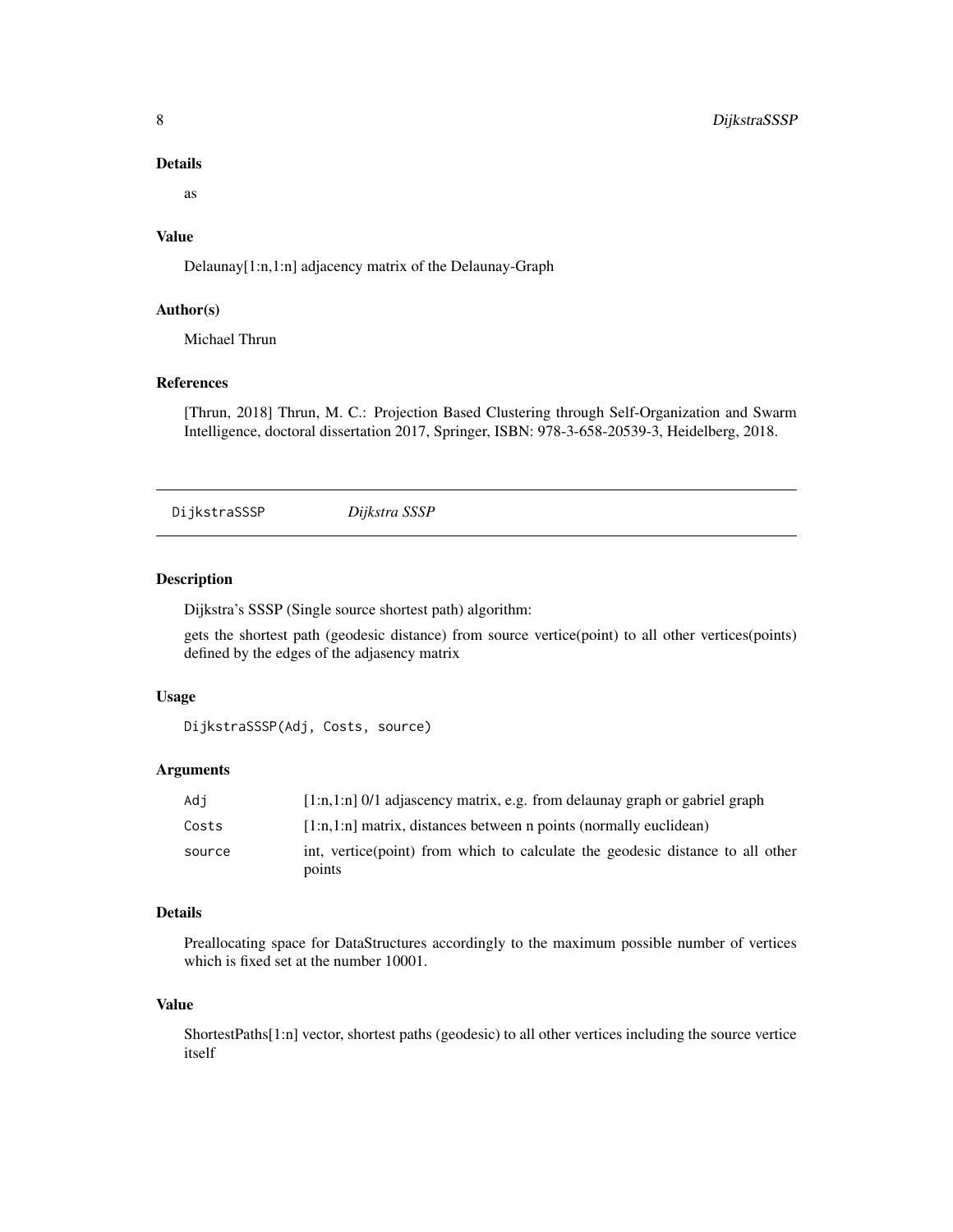#### <span id="page-8-0"></span>Hepta 9

# Note

runs in O(E\*Log(V))

#### Author(s)

Michael Thrun

# References

uses a changed code which is inspired by Shreyans Sheth 28.05.2015, see [https://ideone.com/](https://ideone.com/qkmt31) [qkmt31](https://ideone.com/qkmt31)

| Hepta | Hepta is part of the Fundamental Clustering Problem Suit (FCPS) |  |  |  |
|-------|-----------------------------------------------------------------|--|--|--|
|       | $[Thrun/U$ tsch, 2020].                                         |  |  |  |

# Description

clearly defined clusters, different variances

# Usage

data("Hepta")

# Details

Size 212, Dimensions 3, stored in Hepta\$Data

Classes 7, stored in Hepta\$Cls

# References

[Thrun/Ultsch, 2020] Thrun, M. C., & Ultsch, A.: Clustering Benchmark Datasets Exploiting the Fundamental Clustering Problems, Data in Brief,Vol. 30(C), pp. 105501, DOI 10.1016/j.dib.2020.105501 , 2020.

# Examples

data(Hepta) str(Hepta)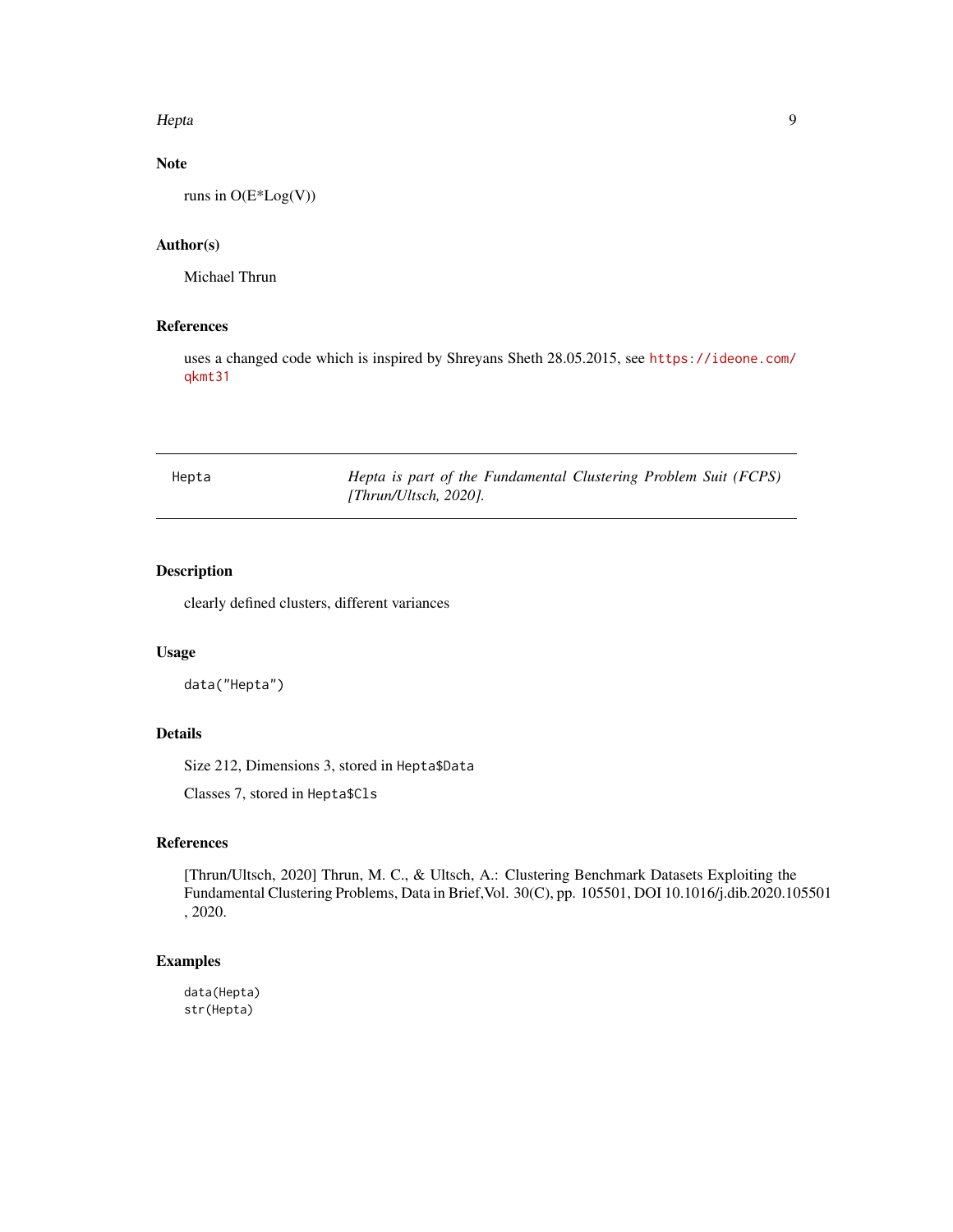# <span id="page-9-0"></span>Description

Independent Component Analysis:

Negentropie: difference of entropy to a corresponding normally-distributed random variable J(y)=|E(G(y)-  $E(G(v))$ |^2

# Usage

ICA(Data,OutputDimension=2,Contrastfunction="logcosh",

Alpha=1,Iterations=200,PlotIt=FALSE,Cls)

# Arguments

| Data             | numerical matrix of n cases in rows, d variables in columns, matrix is not sym-                                                                                                               |
|------------------|-----------------------------------------------------------------------------------------------------------------------------------------------------------------------------------------------|
|                  | metric.                                                                                                                                                                                       |
| OutputDimension  |                                                                                                                                                                                               |
|                  | Number of dimensions in the Outputspace, default=2                                                                                                                                            |
| Contrastfunction |                                                                                                                                                                                               |
|                  | Maximierung der Negentropie ueber geeignete geeignete Kontrastfunktion De-<br>fault: 'logcosh' $G(u)=1/a*log cosh(a*u)$ 'exp': $G(u)=exp(u^{2}/2)$                                            |
| Alpha            | onstant with $1 \le a$ -alpha $\le -2$ used in approximation to neg-entropy when fun ==<br>"logcosh"                                                                                          |
| Iterations       | maximum number of iterations to perform.                                                                                                                                                      |
| PlotIt           | Default: FALSE, If TRUE: Plots the projection as a 2d visualization. OutputDi-<br>mension>2: only the first two dimensions will be shown                                                      |
| Cls              | $[1:n,1]$ Optional,: only relevant if PlotIt=TRUE. Numeric vector, given Classifi-<br>cation in numbers: every element is the cluster number of a certain correspond-<br>ing element of data. |

# Details

An short overview of different types of projection methods can be found in [Thrun, 2018, p.42, Fig. 4.1] [\(doi:10.1007/9783658205409\)](https://doi.org/10.1007/978-3-658-20540-9).

# Value

| ProjectedPoints |                                                                                                  |
|-----------------|--------------------------------------------------------------------------------------------------|
|                 | [1:n, Output Dimension], n by Output Dimension matrix containing coordinates<br>of the Projectio |
| Mixing          | [1:OutputDimension,1:d] Mischungsmatrix s.d gilt Data=MixingMatrix*ProjectedPoints               |
| Unmixing        | Entmischungsmatrix with Data*Unmixing=ProjectedPoints                                            |
| PCMatrix        | pre-whitening matrix that projects data onto the first n.comp principal compo-<br>nents.         |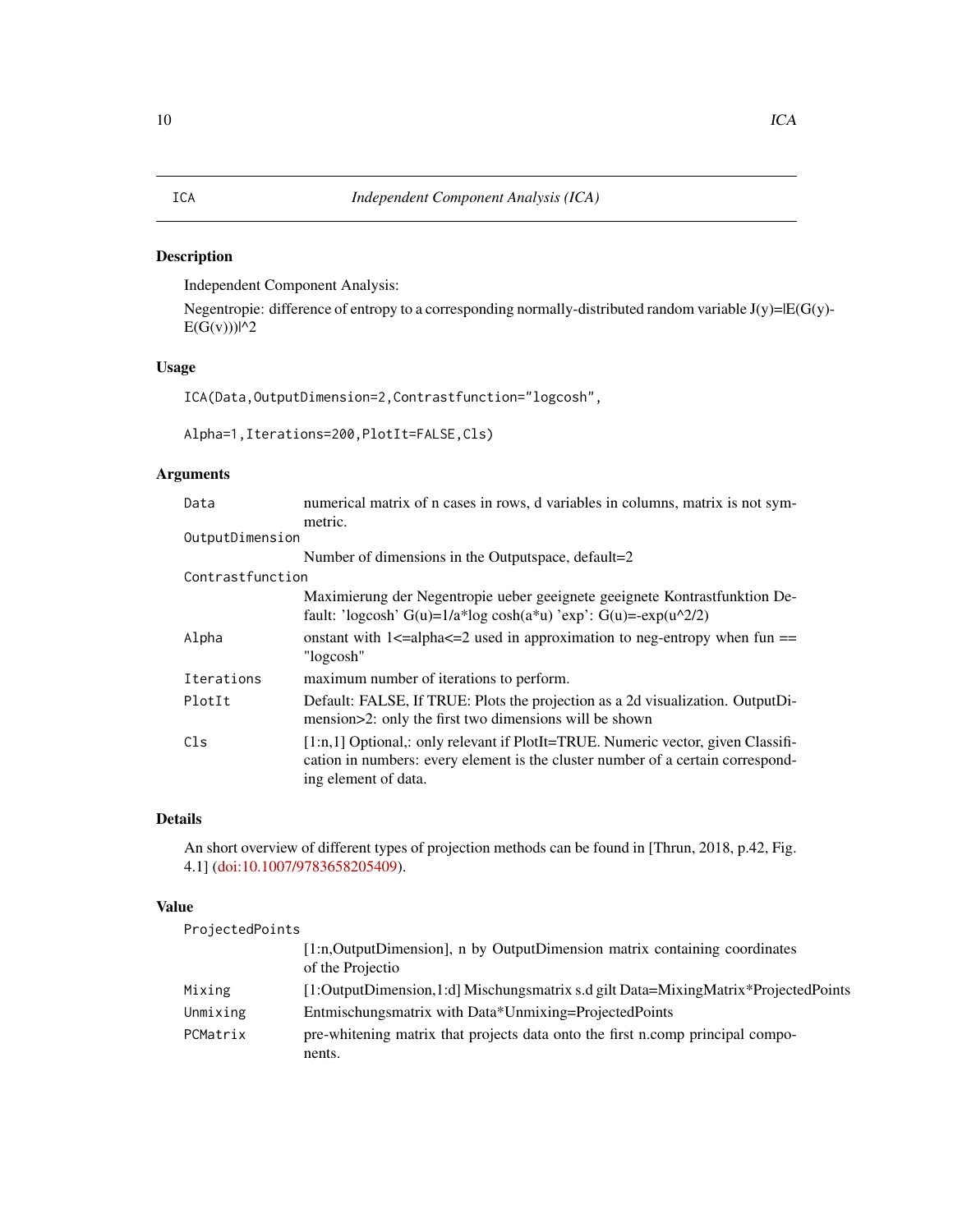# <span id="page-10-0"></span>interactiveClustering 11

#### Note

A wrapper for [fastICA](#page-0-0)

You can use the standard ShepardScatterPlot or the better approach through the ShepardDensityPlot of the CRAN package DataVisualizations.

# Author(s)

Michael Thrun

# Examples

data('Hepta') Data=Hepta\$Data Proj=ICA(Data) ## Not run: PlotProjectedPoints(Proj\$ProjectedPoints,Hepta\$Cls) ## End(Not run)

interactiveClustering *GUI for interactive cluster analysis*

#### Description

This tool is an interactive shiny tool that visualizes a given generalized Umatrix and allows the user to select areas and mark them as clusters to improve a projection based clustering.

# Arguments

| Umatrix    | [1:Lines,1:Columns] Matrix of Umatrix Heights   |
|------------|-------------------------------------------------|
| Bestmaches | $[1:n,1:2]$ Array with positions of Bestmatches |
| Cls        | [1:n] Classification of the Bestmatches         |

# Details

Clicking on "Quit" returns the Cls vector to the workspace.

# Value

```
List of
EnlargedUmatrix
                  [1:Lines,1:Columns] Matrix of Umatrix Heights taken four times and arranged
                 in a square 2x2.
EnlargedBestmaches
```
[1:n,1:2] Array with positions of Bestmatches according to the enlarged umatrix.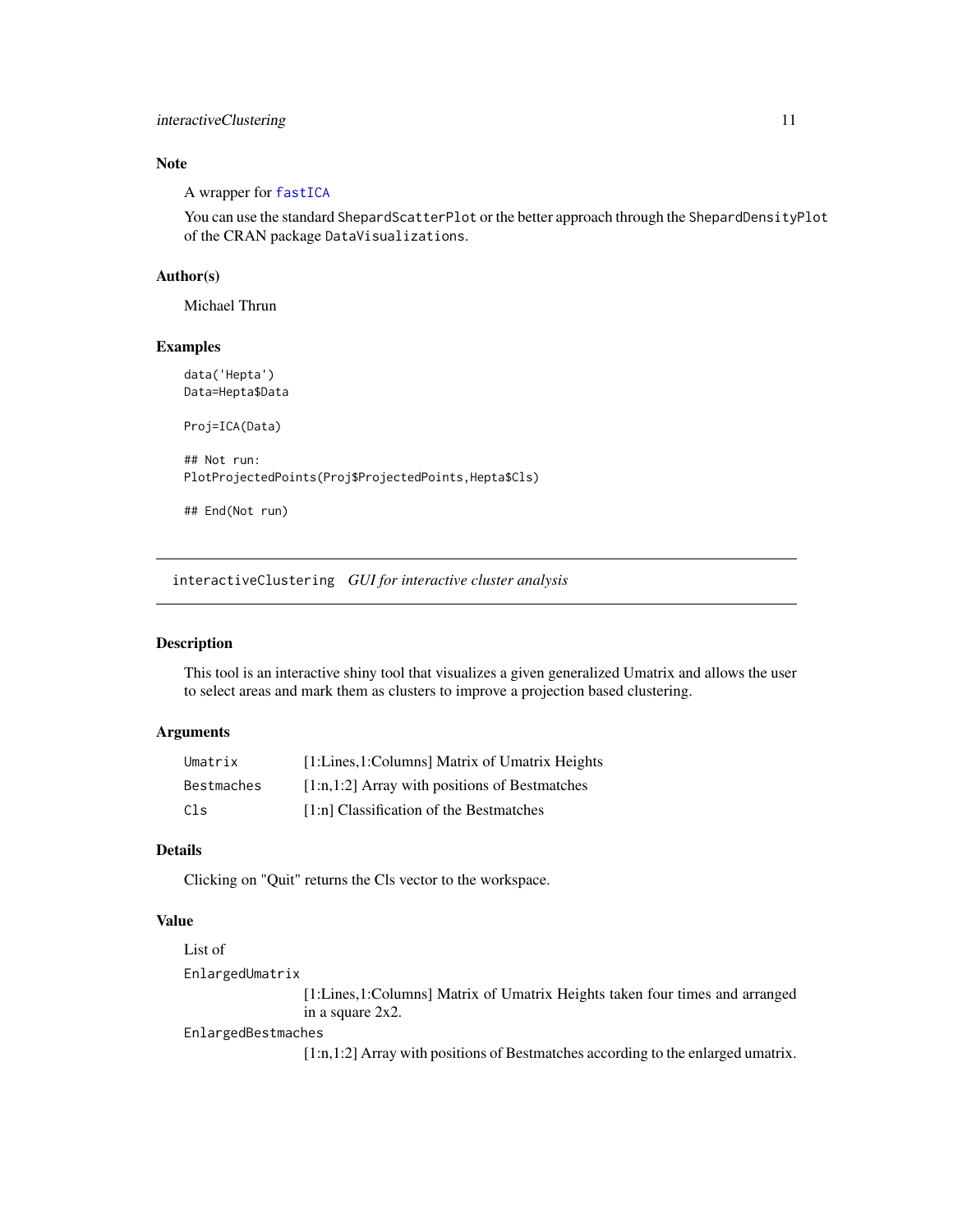| EnlargedCls            | [1:n] Classification of the Bestmatches according to the enlarged umatrix. |  |
|------------------------|----------------------------------------------------------------------------|--|
| Umatrix                | [1:Lines,1:Columns] Matrix of Umatrix Heights                              |  |
| Bestmaches             | $[1:n,1:2]$ Array with positions of Bestmatches                            |  |
| Cls                    | [1:n] Classification of the Bestmatches                                    |  |
| TopView_TopographicMap |                                                                            |  |
|                        | Plot of a topographic map.                                                 |  |
|                        |                                                                            |  |

#### Note

If you want to verifiy your clustering result externally, you can use Heatmap or SilhouettePlot of the CRAN package DataVisualizations.

#### Author(s)

Florian Lerch, Michael Thrun

#### References

[Thrun/Ultsch, 2017] Thrun, M.C., Ultsch, A.: Projection based Clustering, Conf. Int. Federation of Classification Societies (IFCS),DOI:10.13140/RG.2.2.13124.53124, Tokyo, 2017.

[Thrun, 2018] Thrun, M. C.: Projection Based Clustering through Self-Organization and Swarm Intelligence, doctoral dissertation 2017, Springer, Heidelberg, ISBN: 978-3-658-20539-3, [doi:10.1007](https://doi.org/10.1007/978-3-658-20540-9)/ [9783658205409,](https://doi.org/10.1007/978-3-658-20540-9) 2018.

# Examples

```
data('Hepta')
#2d projection
# Visualizuation of GeneralizedUmatrix
projectionpoints=NeRV(Hepta$Data)
#Computation of Generalized Umatrix
library(GeneralizedUmatrix)
visualization=GeneralizedUmatrix(Data = Hepta$Data,projectionpoints)
## Semi-Automatic Clustering done interactivly in a shiny gui
## Not run:
Cls = interactiveClustering(visualization$Umatrix, visualization$Bestmatches)
##Plotting
plotTopographicMap(visualization$Umatrix,visualization$Bestmatches,Cls)
## End(Not run)
```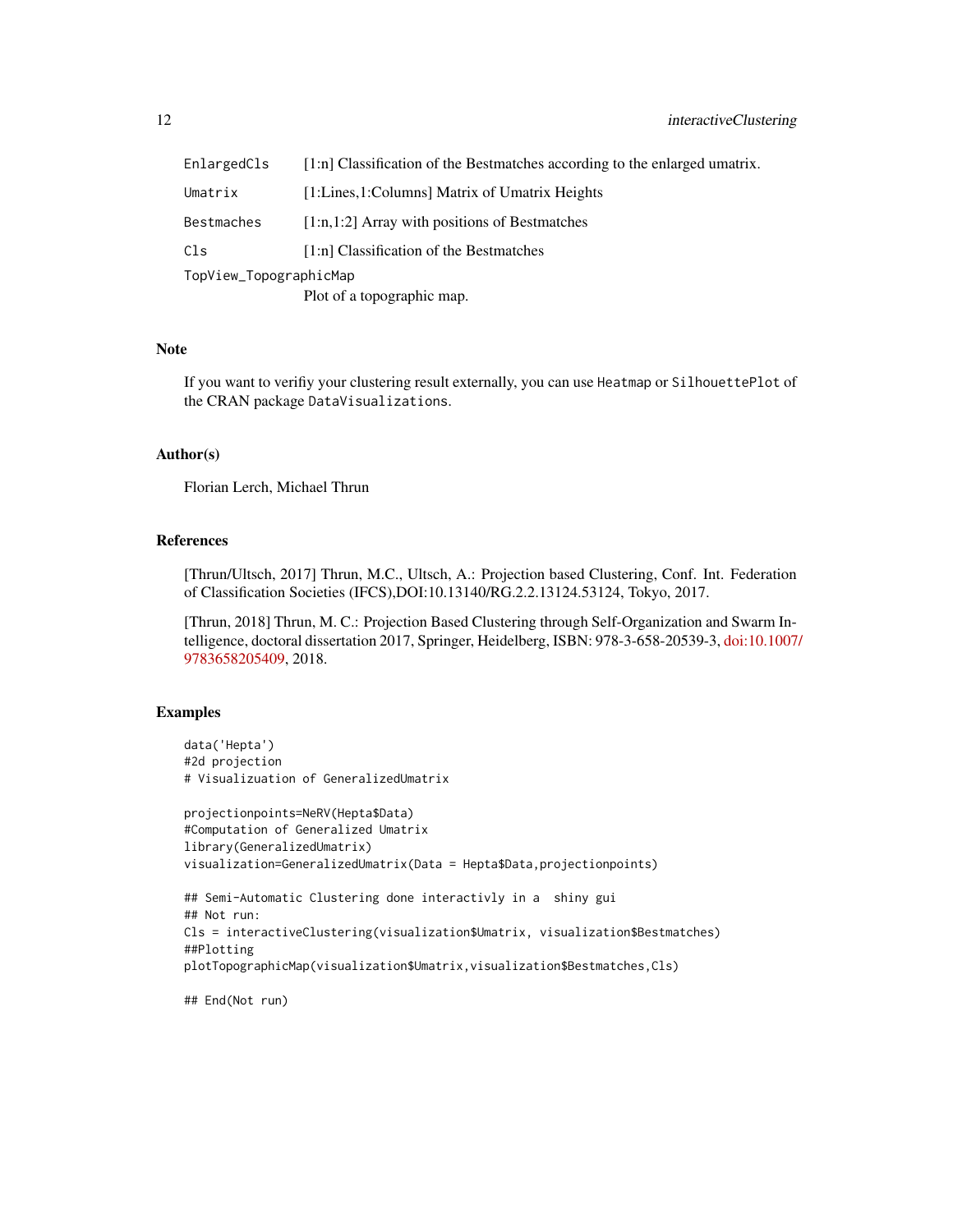<span id="page-12-0"></span>interactiveGeneralizedUmatrixIsland *GUI for cutting out an Island.*

# Description

The toroid Umatrix is usually drawn 4 times, so that connected areas on borders can be seen as a whole. An island is a manual cutout of such a tiled visualization, that is selected such that all connected areas stay intact. This shiny tool allows the user to do this manually.

# Usage

interactiveGeneralizedUmatrixIsland(Umatrix, Bestmatches=NULL,

```
Cls=NULL, Plotter="plotly")
```
# Arguments

| Umatrix     | [1:Lines,1:Columns] Matrix of Umatrix Heights                                                                                              |
|-------------|--------------------------------------------------------------------------------------------------------------------------------------------|
| Bestmatches | $[1:n, 1:2]$ Matrix with positions of Bestmatches for n datapoints, first columns<br>is the position in Lines and second column in Columns |
| C1s         | [1:n] numerical vector, Classification of the Bestmatches                                                                                  |
| Plotter     | Optional, string, either "ggplot2" or "plotly"                                                                                             |

# Details

Clicking on "Quit" returns the Imx matrix to the workspace. Details can bee read in [Thrun et al, 2016, Thrun/Ultsch, 2017].

# Value

Boolean Matrix that represents the island within the tiled Umatrix.

# Note

This function is a depricated version of a function from the Umatrix packages created by Florian Lerch and Michael Thrun

# Author(s)

Michael Thrun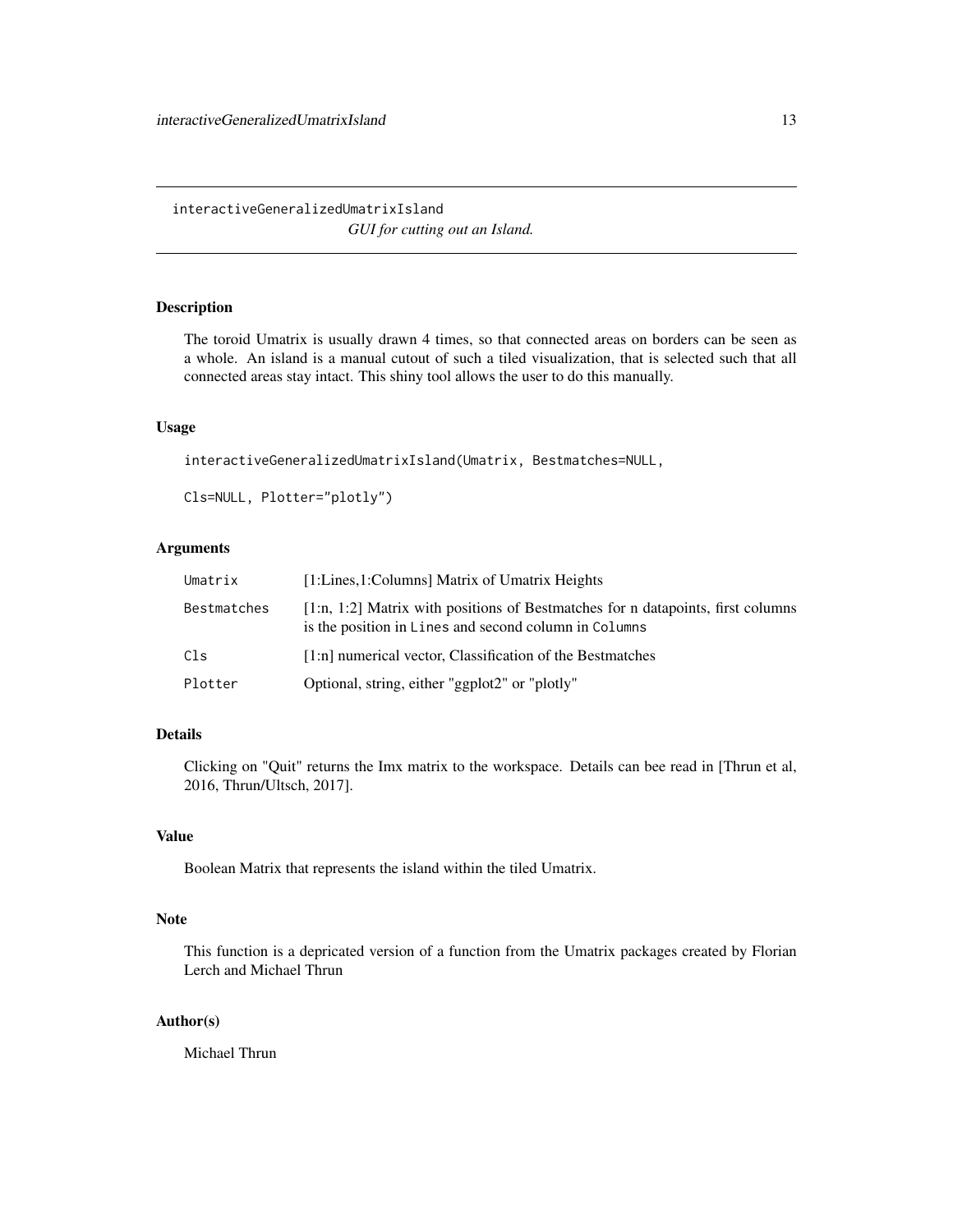#### References

[Thrun, et al.,2016] Thrun, M. C., Lerch, F., Loetsch, J., Ultsch, A.: Visualization and 3D Printing of Multivariate Data of Biomarkers, in Skala, V. (Ed.), International Conference in Central Europe on Computer Graphics, Visualization and Computer Vision,Plzen, 2016.

[Thrun/Ultsch, 2017] Thrun, M.C., Ultsch, A.: Projection based Clustering, Conf. Int. Federation of Classification Societies (IFCS),<DOI:10.13140/RG.2.2.13124.53124>, Tokyo, 2017.

# Examples

```
data("Hepta")
Data=Hepta$Data
Cls=Hepta$Cls
InputDistances=as.matrix(dist(Data))
res=cmdscale(d=InputDistances, k = 2, eig = TRUE, add = FALSE, x.ret = FALSE)
ProjectedPoints=as.matrix(res$points)
#see also ProjectionBasedClustering package for other common projection methods
library(GeneralizedUmatrix)
resUmatrix=GeneralizedUmatrix(Data,ProjectedPoints)
TopviewTopographicMap(resUmatrix$Umatrix,resUmatrix$Bestmatches,Cls)
#or in 3D if rgl package exists
#plotTopographicMap(resUmatrix$Umatrix,resUmatrix$Bestmatches,Cls)
##Interactive Island Generation
## from a tiled Umatrix (toroidal assumption)
## Not run:
Imx = interactiveGeneralizedUmatrixIsland(resUmatrix$Umatrix,
resUmatrix$Bestmatches)
plotTopographicMap(resUmatrix$Umatrix,
resUmatrix$Bestmatches, Imx = Imx)
## End(Not run)
```
interactiveProjectionBasedClustering

*Interactive Projection-Based Clustering (IPBC)*

### Description

An interactive clustering tool published in [Thrun et al., 2020] that uses the topographic map visualizations of the generalized U-matrix and a variety of different projection methods. This function receives a dataset and starts a shiny interface where one is able to choose a projection method and generate a plot.ly visualization of the topograhpic map [Thrun et al., 2016] of the generalized U-matrix [Ultsch/Thrun, 2017] combined with projected points. It includes capabilities for interactive clustering within the interface as well as automatic projection-based clustering based on [Thrun/Ultsch, 2020].

<span id="page-13-0"></span>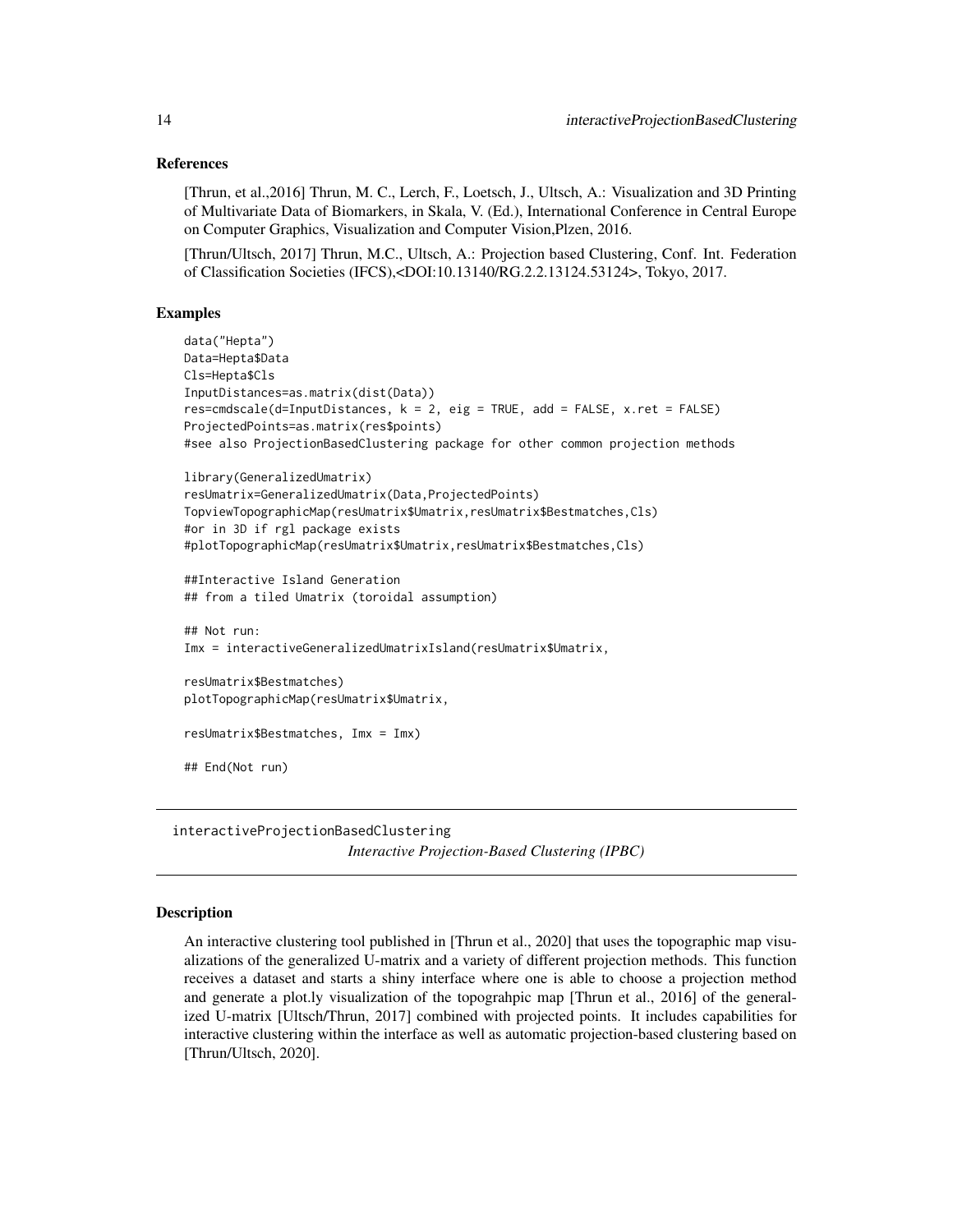#### Usage

interactiveProjectionBasedClustering(Data, Cls=NULL)

IPBC(Data, Cls=NULL)

#### Arguments

| Data | The dataset $[1:n,1:d]$ of n cases and d vriables with which the U-matrix and the<br>projection will be calculated. Please see also the note below. |
|------|-----------------------------------------------------------------------------------------------------------------------------------------------------|
| Cls  | Optional: Prior Classification of the data for the $[1:n]$ cases of k classes.                                                                      |

# Details

To cluster data interactively, i.e., select specific data points and create a cluster), first generate the visualization. Thereafter, switch in the menu to clustering, hold the left mouse button and then frame a valley. Simple mouse clicks will not start the lasso functionality of plotly.

The resulting clustering is stored in Cls which is a numerical vector of the length n (number of cases) with the integer elements of numbers from 1 to k if k is the number of groups in the data. Each element of Cls as an unambigous mapping to a case of Data indicating by the rownames of Data. If Data has no rownames a vector from 1:n is generated and then Cls is named by it.

#### Value

Returns a List of:

| Cls                      | $[1:n]$ numerical vector of the clustering of the dataset for then cases of k clusters                                                                                                                |
|--------------------------|-------------------------------------------------------------------------------------------------------------------------------------------------------------------------------------------------------|
| Umatrix                  | [1:Lines,1:Columns] generalized Umatrix to be plotted, numerical matrix stor-<br>ing the U-heights, see [Thrun, 2018] for definition.                                                                 |
| Bestmatches              | $[1:n,2]$ Matrix of GridConverted Projected Points $[1:n, 1:2]$ called Bestmatches<br>that defines positions for n datapoints, first columns is the position in Lines and<br>second column in Columns |
| LastProjectionMethodUsed |                                                                                                                                                                                                       |
|                          | name of last projection method that was used as a string                                                                                                                                              |
| TopView_TopographicMap   |                                                                                                                                                                                                       |
|                          | The final plot generated by plot. Iy when closing the tool                                                                                                                                            |

#### Note

Some dimensionality reduction methods will assume data without missing values, some other DR methods assume unique data points, i.e., no distance=0 for any two cases(rows) of data. In these cases the IPBC method will crash.

#### Author(s)

Tim Schreier, Felix Pape, Luis Winckelmann, Michael Thrun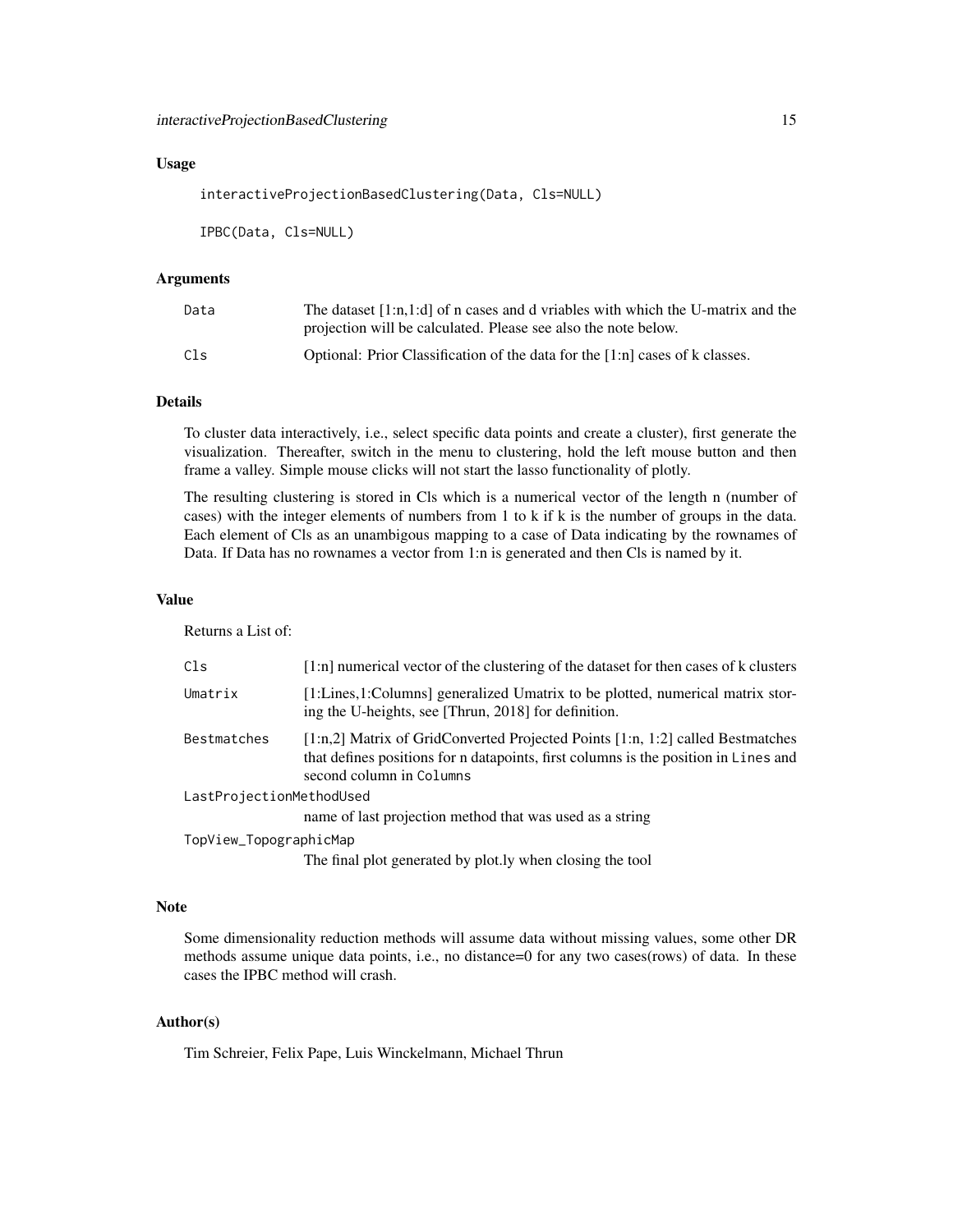#### References

[Ultsch/Thrun, 2017] Ultsch, A., & Thrun, M. C.: Credible Visualizations for Planar Projections, in Cottrell, M. (Ed.), 12th International Workshop on Self-Organizing Maps and Learning Vector Quantization, Clustering and Data Visualization (WSOM), IEEE Xplore, France, 2017.

[Thrun/Ultsch, 2017] Thrun, M. C., & Ultsch, A. : Projection based Clustering, Proc. International Federation of Classification Societies (IFCS), pp. 250-251, Japanese Classification Society (JCS), Tokyo, Japan, 2017.

[Thrun/Ultsch, 2020] Thrun, M. C., & Ultsch, A.: Using Projection based Clustering to Find Distance and Density based Clusters in High-Dimensional Data, Journal of Classification, Springer, DOI: 10.1007/s00357-020-09373-2, 2020.

[Thrun et al., 2020] Thrun, M. C., Pape, F., & Ultsch, A.: Interactive Machine Learning Tool for Clustering in Visual Analytics, 7th IEEE International Conference on Data Science and Advanced Analytics (DSAA 2020), pp. 672-680, DOI 10.1109/DSAA49011.2020.00062, IEEE, Sydney, Australia, 2020.

#### Examples

```
if(interactive()){
 data('Hepta')
 Data=Hepta$Data
```
V=interactiveProjectionBasedClustering(Data)

```
# with prior classification
Cls=Hepta$Cls
V=IPBC(Data,Cls)
```
}

Isomap *Isomap*

#### Description

Isomap procetion as introduced in 2000 by Tenenbaum, de Silva and Langford

Even with a manifold structure, the sampling must be even and dense so that dissimilarities along a manifold are shorter than across the folds. If data do not have such a manifold structure, the results are very sensitive to parameter values.

#### Usage

```
Isomap(Distances,k,OutputDimension=2,PlotIt=FALSE,Cls)
```
<span id="page-15-0"></span>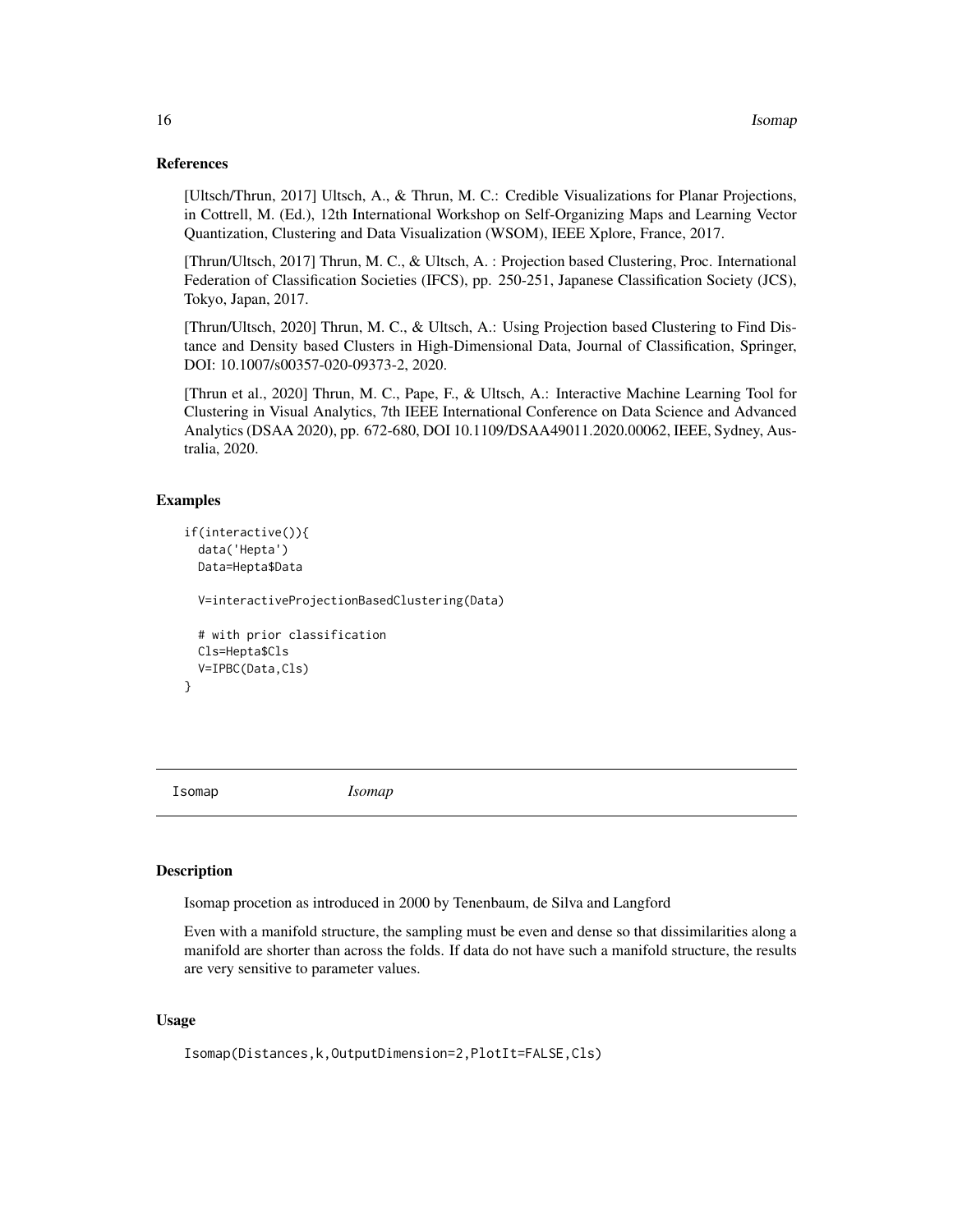#### Isomap 2012 and 2012 and 2012 and 2012 and 2012 and 2012 and 2012 and 2012 and 2012 and 2012 and 201

# Arguments

| Distances       | Symmetric [1:n,1:n] distance matrix, e.g. as.matrix(dist(Data, method))                                                                                                             |
|-----------------|-------------------------------------------------------------------------------------------------------------------------------------------------------------------------------------|
| k               | number of k nearest neighbors, if the data is fragmented choose an higher k                                                                                                         |
| OutputDimension |                                                                                                                                                                                     |
|                 | Number of dimensions in the output space, default $= 2$                                                                                                                             |
| PlotIt          | Default: FALSE, If TRUE: Plots the projection as a 2d visualization. If Output-<br>Dimension $> 2$ only the first two dimensions will be shown.                                     |
| Cls             | Optional and only relevant if PlotIt=TRUE. Numeric vector, given Classifica-<br>tion in numbers: every element is the cluster number of a certain corresponding<br>element of data. |

# Details

An short overview of different types of projection methods can be found in [Thrun, 2018, p.42, Fig. 4.1] [\(doi:10.1007/9783658205409\)](https://doi.org/10.1007/978-3-658-20540-9).

# Value

ProjectedPoints[1:n,OutputDimension] n by OutputDimension matrix containing coordinates of the Projection: A matrix of the fitted configuration..

# Note

A wrapper enabling a planar projection of the manifold learning method based on the isomap of the package vegan

if Data fragmented choose an higher k

You can use the standard ShepardScatterPlot or the better approach through the ShepardDensityPlot of the CRAN package DataVisualizations.

#### Author(s)

Michael Thrun

#### Examples

```
data('Hepta')
Data=Hepta$Data
```
Proj=Isomap(as.matrix(dist(Data)),k=7)

## Not run: PlotProjectedPoints(Proj\$ProjectedPoints,Hepta\$Cls)

## End(Not run)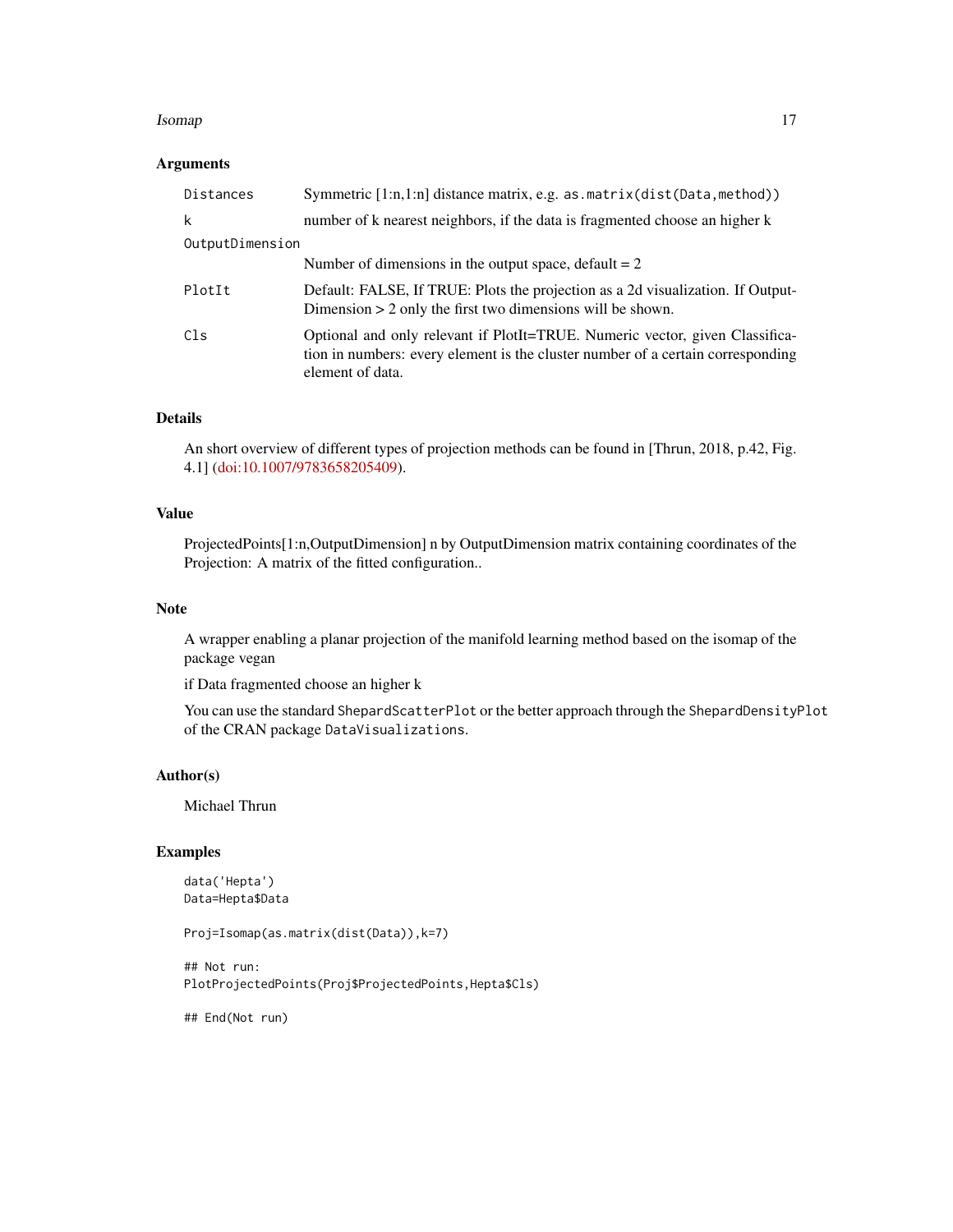<span id="page-17-0"></span>

# Description

Calculates the stress as defined by Kruskal for 2 distance matrices

# Usage

KruskalStress(InputDistances, OutputDistances)

# Arguments

InputDistances Distance matrix of the original Data OutputDistances Distance matrix of the projected Data

#### Details

An short overview of different types of quality measures can be found in [Thrun, 2018, p.68, Fig. 6.3] [\(doi:10.1007/9783658205409\)](https://doi.org/10.1007/978-3-658-20540-9).

# Value

A single numerical representing the Kruskal stress of the distance matrices.

# Author(s)

Felix Pape

MDS *Multidimensional Scaling (MDS)*

# Description

Classical multidimensional scaling of a data matrix. Also known as principal coordinates analysis

#### Usage

MDS(DataOrDistances,method='euclidean',OutputDimension=2,PlotIt=FALSE,Cls)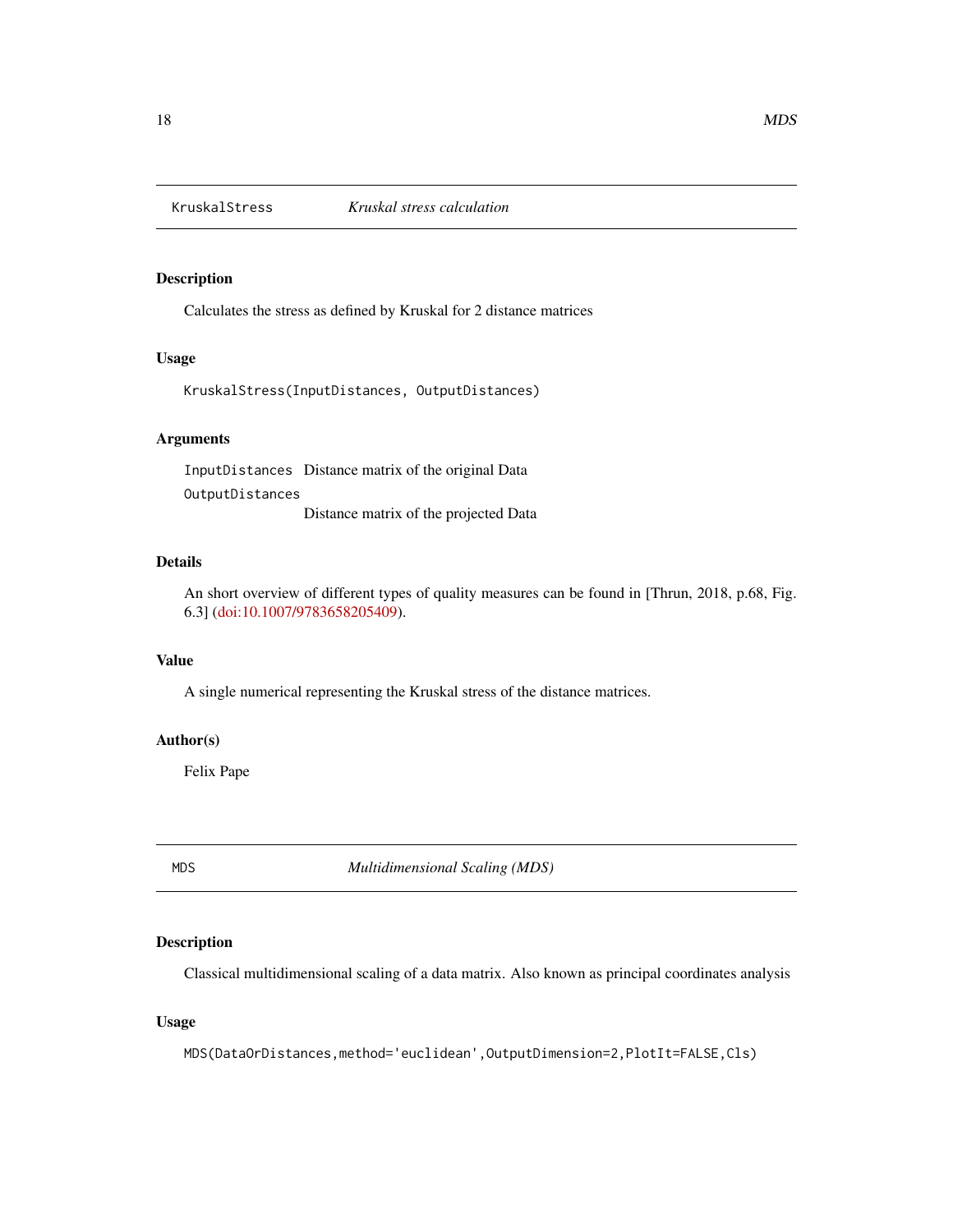#### $MDS$  19

# Arguments

| DataOrDistances |                                                                                                          |
|-----------------|----------------------------------------------------------------------------------------------------------|
|                 | Numerical matrix defined as either                                                                       |
|                 | Data, i.e., [1:n,1:d], nonsymmetric, and consists of n cases of d-dimensional                            |
|                 | data points with every case having d attributes, variables or features,                                  |
|                 | <sub>or</sub>                                                                                            |
|                 | Distances, i.e., [1:n, 1:n], symmetric and consists of n cases, e.g., as . matrix (dist (Data, method))  |
| method          | method specified by distance string: 'euclidean','cityblock=manhatten','cosine','chebychev','jaccard','m |
| OutputDimension |                                                                                                          |
|                 | Number of dimensions in the Outputspace, default=2                                                       |
| PlotIt          | Default: FALSE, If TRUE: Plots the projection as a 2d visualization.                                     |
| Cls             | [1:n,1] Optional,: only relevant if PlotIt=TRUE. Numeric vector, given Classifi-                         |
|                 | cation in numbers: every element is the cluster number of a certain correspond-                          |
|                 | ing element of data.                                                                                     |

# Details

An short overview of different types of projection methods can be found in [Thrun, 2018, p.42, Fig. 4.1] [\(doi:10.1007/9783658205409\)](https://doi.org/10.1007/978-3-658-20540-9).

#### Value

ProjectedPoints

| [1:n, OutputDimension], n by OutputDimension matrix containing coordinates |
|----------------------------------------------------------------------------|
|                                                                            |
|                                                                            |
|                                                                            |

# Note

A wrapper for cmdscale

You can use the standard ShepardScatterPlot or the better approach through the ShepardDensityPlot of the CRAN package DataVisualizations.

# Author(s)

Michael Thrun

# Examples

data('Hepta') Data=Hepta\$Data

Proj=MDS(Data)

## Not run: PlotProjectedPoints(Proj\$ProjectedPoints,Hepta\$Cls)

## End(Not run)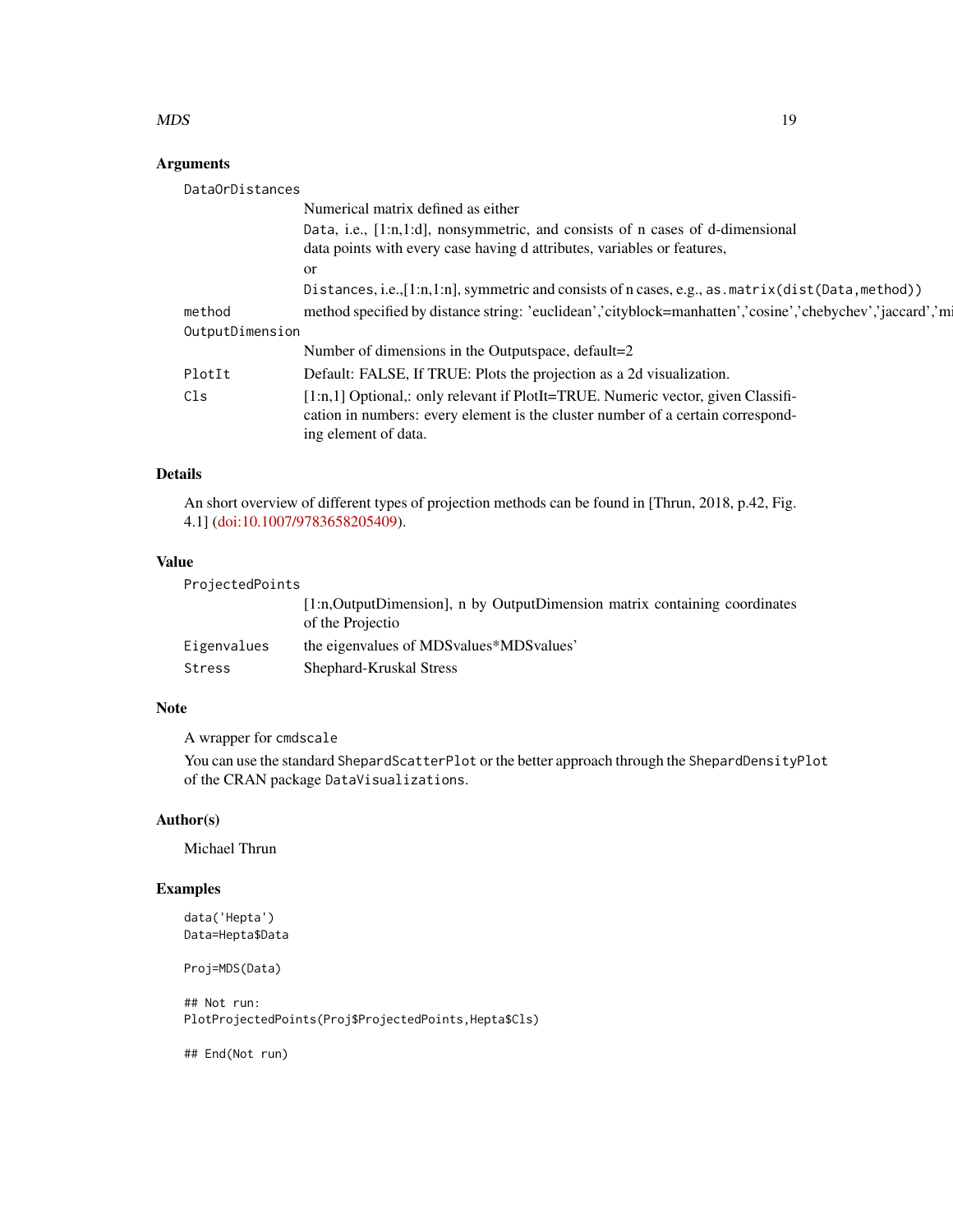#### <span id="page-19-0"></span>Description

Projection is done by the neighbor retrieval visualizer (NeRV)

# Usage

```
NeRV(Data, lambda = 0.1, neighbors = 20, iterations = 10,
cg_{\text{steps}} = 2, cg_{\text{steps}}final = 40, randominit = T, OutputDimension = 2,
PlotIt = FALSE, Cls)
```
#### Arguments

| Data            | Numerical matrix of the Data to be projected, [1:n, 1:d], nonsymmetric, and con-<br>sists of n cases of d-dimensional data points with every case having d attributes,<br>variables or features |
|-----------------|-------------------------------------------------------------------------------------------------------------------------------------------------------------------------------------------------|
| lambda          | Optional: Controls the trustworthiness-continuity tradeoff. Default $= 0.1$                                                                                                                     |
| neighbors       | Optional: Set the number of nearest neighbours that each point should have.<br>Should be positive. Default $= 20$                                                                               |
| iterations      | Optional: The number of iterations to perform. Default $= 10$                                                                                                                                   |
| cg_steps        | Optional: The number of conjugate gradient steps to perform per iteration in<br>NeRV's optimization scheme. Default = $2$                                                                       |
|                 | cg_steps_final Optional: The number of conjugate gradient steps to perform on the final itera-<br>tion in NeRV's optimization scheme. Default = $40$                                            |
| randominit      | Optional: TRUE: Random Initialization (default), FALSE: PCA initializiation                                                                                                                     |
| OutputDimension |                                                                                                                                                                                                 |
|                 | Optional: Number of dimensions in the Outputspace, default=2                                                                                                                                    |
| PlotIt          | Optional: Should the projected points be plotted? Default: FALSE. Note: this<br>is only usefull if OutputDimension $= 2$ .                                                                      |
| Cls             | Optional: Vector containing the number of the class for each row in Data. This<br>is only used to color the points according to their classes if $PlotIt = T$                                   |

# Details

Uses the NeRV projection with matrix Data and lambda. Lambda controls the trustworthinesscontinuity tradeoff.

An short overview of different types of projection methods can be found in [Thrun, 2018, p.42, Fig. 4.1] [\(doi:10.1007/9783658205409\)](https://doi.org/10.1007/978-3-658-20540-9).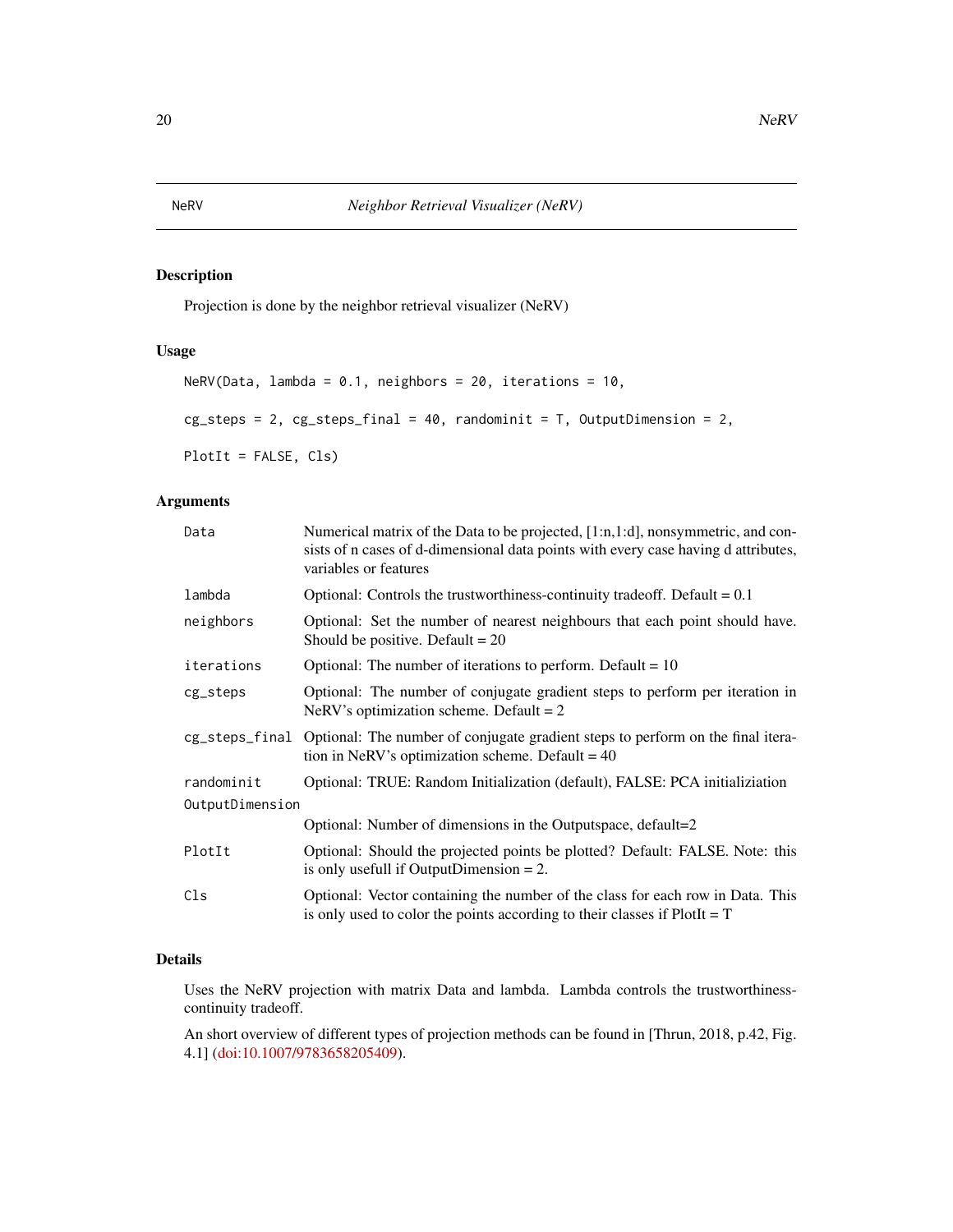#### <span id="page-20-0"></span> $PCA$  21

# Value

OutputDimension-dimensional matrix of projected points

#### **Note**

PCA initialization changes form the original C++ Sourcecode of [https://research.cs.aalto.](https://research.cs.aalto.fi/pml/software/dredviz/) [fi/pml/software/dredviz/](https://research.cs.aalto.fi/pml/software/dredviz/) to the R version of the projections package. Other changes are made only regarding data types of Rcpp in comparison to the original C++ Source code.

You can use the standard ShepardScatterPlot or the better approach through the ShepardDensityPlot of the CRAN package DataVisualizations.

#### Author(s)

Michael Thrun, Felix Pape

#### References

Jarkko Venna, Jaakko Peltonen, Kristian Nybo, Helena Aidos, and Samuel Kaski. Information Retrieval Perspective to Nonlinear Dimensionality Reduction for Data Visualization. Journal of Machine Learning Research, 11:451-490, 2010.

Jarkko Venna and Samuel Kaski. Nonlinear Dimensionality Reduction as Information Retrieval. In Marina Meila and Xiaotong Shen, editors, Proceedings of AISTATS 2007, the 11th International Conference on Artificial Intelligence and Statistics. Omnipress, 2007. JMLR Workshop and Conference Proceedings, Volume 2: AISTATS 2007.

#### Examples

```
data('Hepta')
Data=Hepta$Data
## Not run:
Proj=NeRV(Data)
PlotProjectedPoints(Proj$ProjectedPoints,Hepta$Cls)
```
## End(Not run)

PCA *Principal Component Analysis (PCA)*

#### Description

Performs a principal components analysis on the given data matrix projection=SammonsMapping(Data)

#### Usage

PCA(Data,OutputDimension=2,Scale=FALSE,Center=FALSE,PlotIt=FALSE,Cls)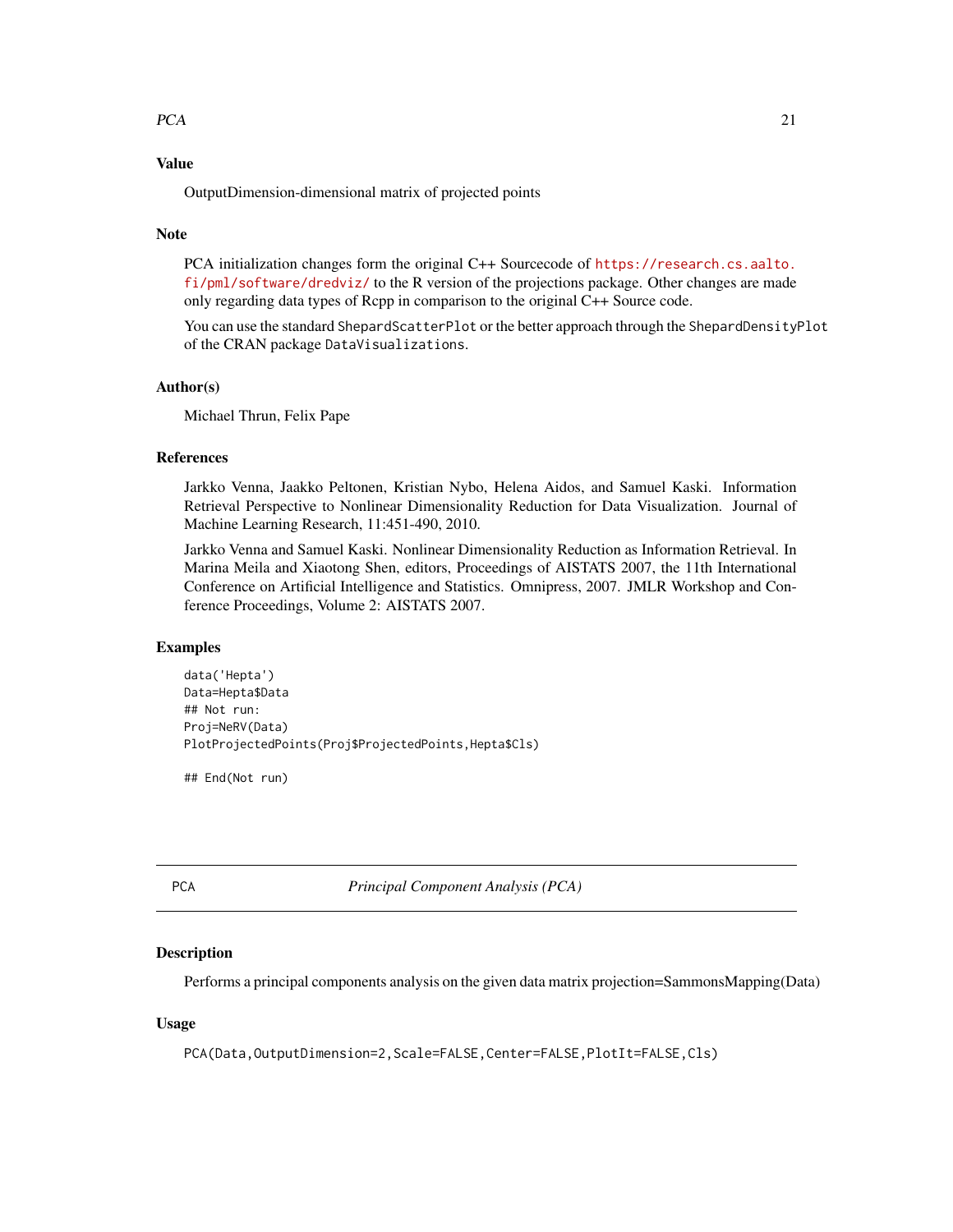# <span id="page-21-0"></span>Arguments

| Data            | numerical matrix of data: n cases in rows, d variables in columns                                                                                                                                                                                                                                                                     |  |
|-----------------|---------------------------------------------------------------------------------------------------------------------------------------------------------------------------------------------------------------------------------------------------------------------------------------------------------------------------------------|--|
| OutputDimension |                                                                                                                                                                                                                                                                                                                                       |  |
|                 | Number of dimensions in the Outputspace, default=2                                                                                                                                                                                                                                                                                    |  |
| Scale           | a logical value indicating whether the variables should be scaled to have unit<br>variance before the analysis takes place. The default is FALSE for consistency<br>with S, but in general scaling is advisable. Alternatively, a vector of length equal<br>the number of columns of x can be supplied. The value is passed to scale. |  |
| Center          | a logical value indicating whether the variables should be shifted to be zero<br>centered. Alternately, a vector of length equal the number of columns of x can<br>be supplied. The value is passed to scale                                                                                                                          |  |
| PlotIt          | Default: FALSE, If TRUE: Plots the projection as a 2d visualization. OutputDi-<br>mension>2: only the first two dimensions will be shown                                                                                                                                                                                              |  |
| Cls             | $[1:n,1]$ Optional,: only relevant if PlotIt=TRUE. Numeric vector, given Classifi-<br>cation in numbers: every element is the cluster number of a certain correspond-<br>ing element of data.                                                                                                                                         |  |

# Details

An short overview of different types of projection methods can be found in [Thrun, 2018, p.42, Fig. 4.1] [\(doi:10.1007/9783658205409\)](https://doi.org/10.1007/978-3-658-20540-9).

#### Value

| ProjectedPoints |                                                                                                                                                                                                                                 |  |
|-----------------|---------------------------------------------------------------------------------------------------------------------------------------------------------------------------------------------------------------------------------|--|
|                 | [1:n,OutputDimension], n by OutputDimension matrix containing coordinates<br>of the Projectio                                                                                                                                   |  |
| Rotation        | the matrix of variable loadings (i.e., a matrix whose columns contain the eigen-<br>vectors)                                                                                                                                    |  |
| sDev            | the standard deviations of the principal components (i.e., the square roots of<br>the eigenvalues of the covariance/correlation matrix, though the calculation is<br>actually done with the singular values of the data matrix) |  |
| TransformedData |                                                                                                                                                                                                                                 |  |
|                 | matrix with PCA transformed Data                                                                                                                                                                                                |  |
| Center          | the centering used, or FALSE                                                                                                                                                                                                    |  |
| Scale           | the scaling used, or FALSE                                                                                                                                                                                                      |  |

# Note

A wrapper for [prcomp](#page-0-0)

You can use the standard ShepardScatterPlot or the better approach through the ShepardDensityPlot of the CRAN package DataVisualizations.

# Author(s)

Michael Thrun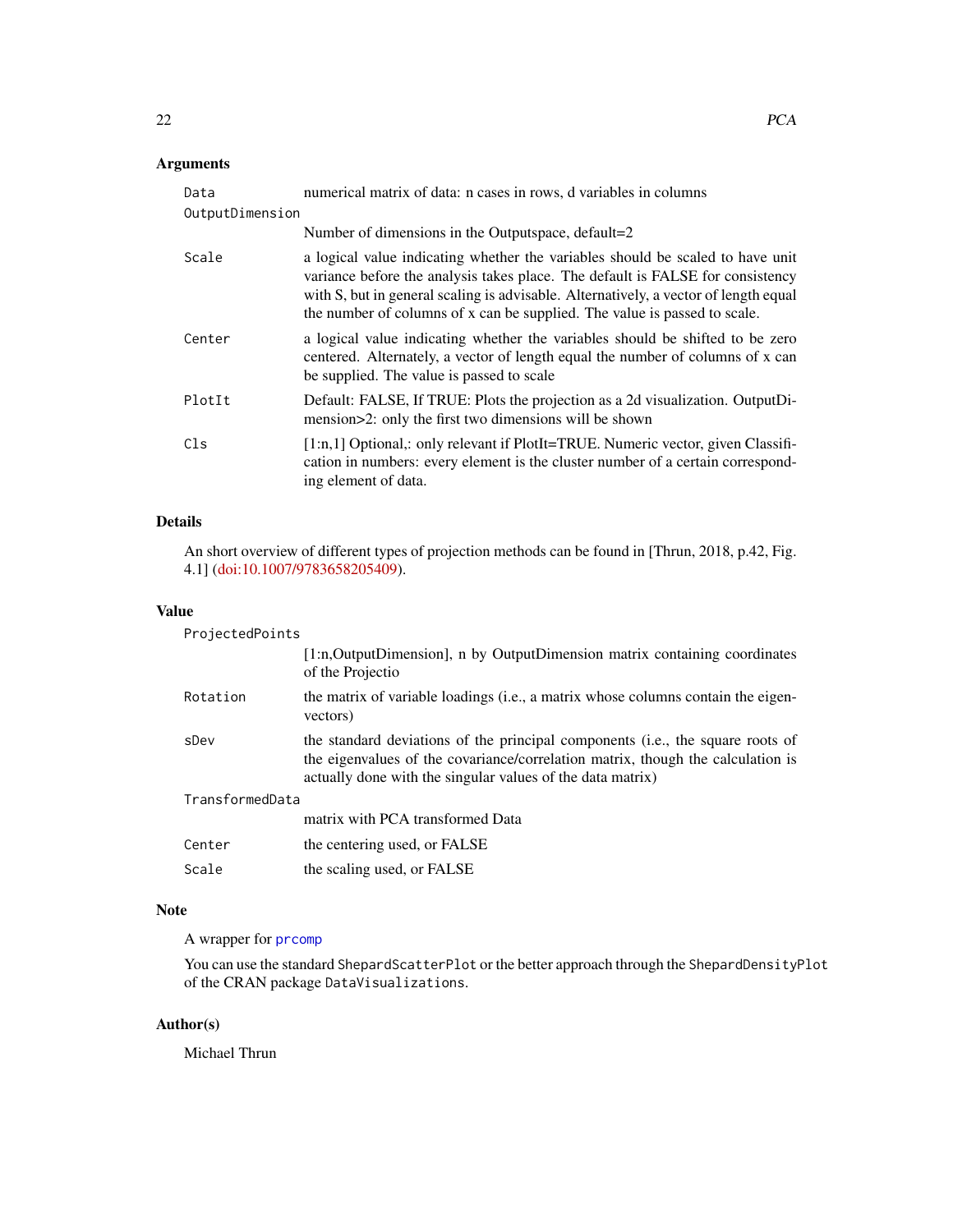# <span id="page-22-0"></span>PlotProjectedPoints 23

# Examples

data('Hepta') Data=Hepta\$Data Proj=PCA(Data) ## Not run: PlotProjectedPoints(Proj\$ProjectedPoints,Hepta\$Cls)

## End(Not run)

PlotProjectedPoints *Plot Projected Points*

# Description

plots XY data colored by Cls with ggplot2

# Usage

PlotProjectedPoints(Points,Cls,BMUorProjected=F,PlotLegend=FALSE,

```
xlab='X',ylab='Y',main="Projected Points",PointSize=2.5)
```
# Arguments

| Points     | $[1:n,1:2]$ xy cartesian coordinates of a projection                                                                                |
|------------|-------------------------------------------------------------------------------------------------------------------------------------|
| Cls        | numeric vector, given Classification in numbers: every element is the cluster<br>number of a certain corresponding element of data. |
|            | BMUorProjected Default ==FALSE, If TRUE assuming BestMatches of ESOM instead of Pro-<br>jected Points                               |
| PlotLegend |                                                                                                                                     |
| xlab       | Optional: Label of the x axis                                                                                                       |
| ylab       | Optional: Label of the y axis                                                                                                       |
| main       | Optional: title                                                                                                                     |
| PointSize  | Optional: size of points                                                                                                            |

# Value

ggobject of ggplot2

# Author(s)

Michael Thrun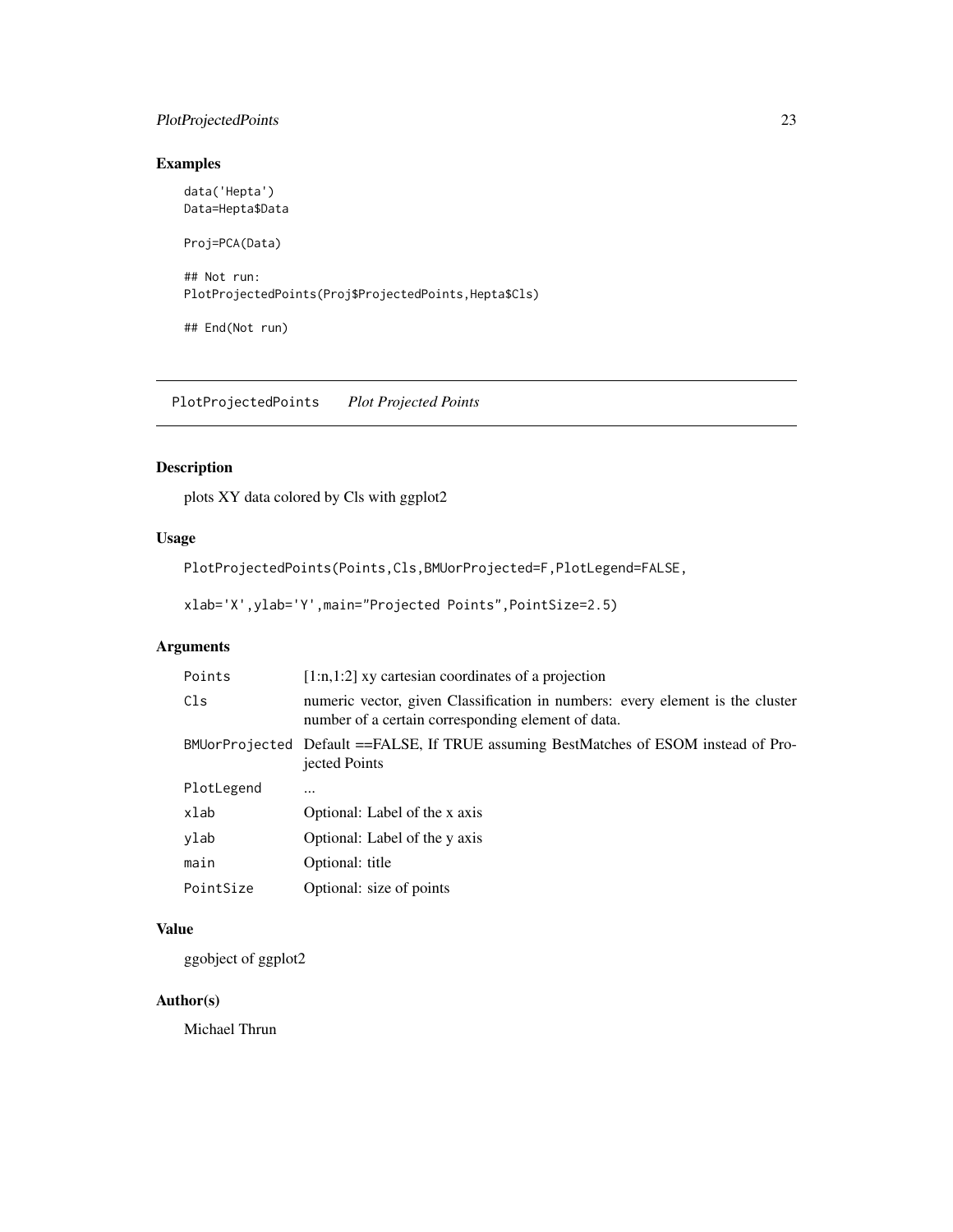<span id="page-23-0"></span>

# Description

Swarm-based Projection method using game theory published in [Thrun/Ultsch, 2020].

#### Usage

```
PolarSwarm(DataOrDistances, method = "euclidean", PlotIt = FALSE, Cls)
```
#### Arguments

DataOrDistances

|        | Numerical matrix defined as either                                                                                                                                                  |
|--------|-------------------------------------------------------------------------------------------------------------------------------------------------------------------------------------|
|        | Data, i.e., [1:n,1:d], nonsymmetric, and consists of n cases of d-dimensional                                                                                                       |
|        | data points with every case having d attributes, variables or features,                                                                                                             |
|        | <sub>or</sub><br>Distances, i.e., [1:n, 1:n], symmetric and consists of n cases, e.g., as . matrix (parallelDist::parallel                                                          |
| method | If Data is given the method to computing the distances can be specified here.<br>Please see the documentation of package <b>parallel Dist</b> for the types that are pos-<br>sible. |
| PlotIt | Default: FALSE, If TRUE: Plots the projection as a 2d visualization. OutputDi-<br>mension>2: only the first two dimensions will be shown                                            |
| C1s    | Optional,: only relevant if PlotIt=TRUE. Numeric vector, given Classification in<br>numbers: every element is the cluster number of a certain corresponding element<br>of data.     |

# Details

By exploting swarm intelligence and game theory no parameter have to be set.

### Value

| List of         |                                                                    |
|-----------------|--------------------------------------------------------------------|
| ProjectedPoints |                                                                    |
|                 | $[1:n,2]$ , n by 2 matrix containing coordinates of the Projection |
| ModelObject     | output of Pswarm                                                   |

# Author(s)

Michael Thrun

#### References

[Thrun/Ultsch, 2020] Thrun, M. C., & Ultsch, A.: Swarm Intelligence for Self-Organized Clustering, Artificial intelligence, Vol. in press, pp. doi 10.1016/j.artint.2020.103237, 2020.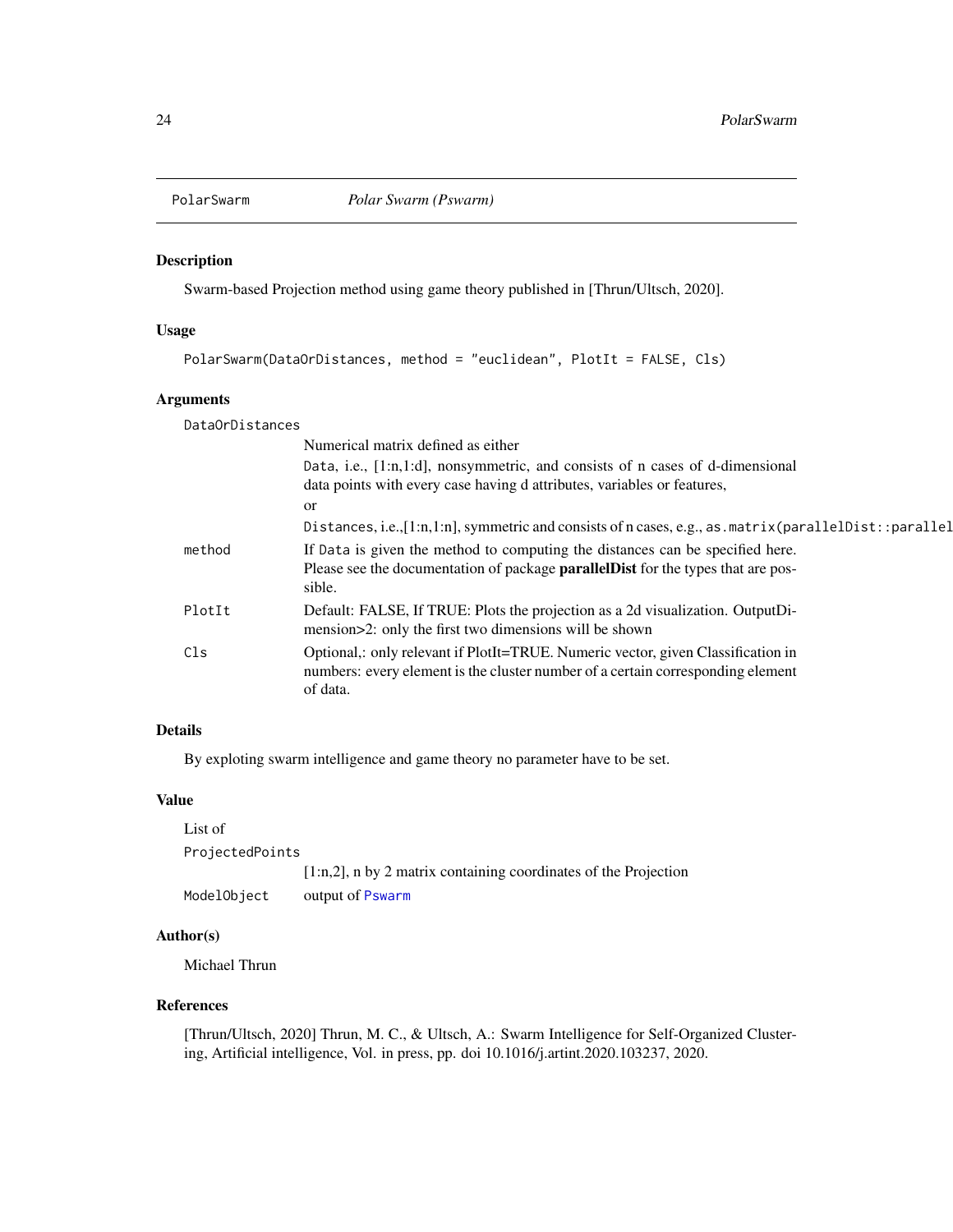# <span id="page-24-0"></span>Projection2Bestmatches 25

# See Also

[Pswarm](#page-0-0)

#### Examples

```
data('Hepta')
Data=Hepta$Data
```

```
Distances=as.matrix(dist(Data))
Proj=PolarSwarm(Data)
## Not run:
PlotProjectedPoints(Proj$ProjectedPoints,Hepta$Cls)
## End(Not run)
```
Projection2Bestmatches

*Projection to Bestmatches*

# Description

Transformation of projected points to bestmatches defined by generalized Umatrix

### Usage

Projection2Bestmatches(ProjectedPoints)

#### Arguments

ProjectedPoints

[1:n,1:2] n projected points in two-dimensional space.

# Details

It is assumed that an unambiguous assignment between projected points and data points is given.

# Value

| Bestmatches    | $[1:n,1:2]$ Positions of GridConverted Projected Points, which can be used for<br>the generalized Umatrix, to the predefined Grid by Lines and Columns. First |
|----------------|---------------------------------------------------------------------------------------------------------------------------------------------------------------|
|                | Columns has the content of the Line No and second Column of the Column<br>number.                                                                             |
| $\overline{c}$ | $[1:2]$ vector if Line No. and ColumnNo. which defines the size of the grid of the<br>generalized Umatrix                                                     |

# Note

Details of the equations used are written down in [Thrun, 2018, p. 47].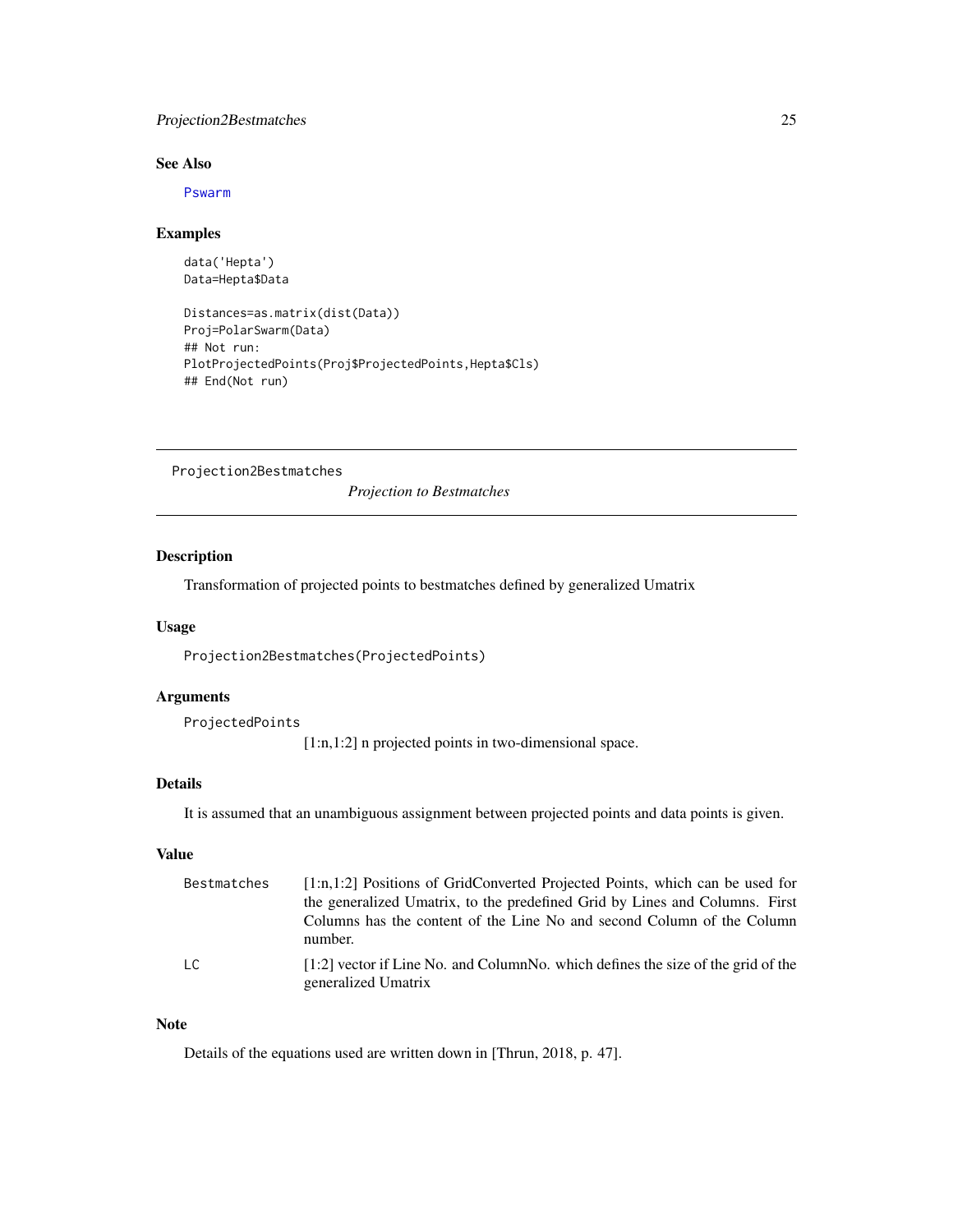#### <span id="page-25-0"></span>Author(s)

Michael Thrun

#### References

[Thrun, 2018] Thrun, M. C.: Projection Based Clustering through Self-Organization and Swarm Intelligence, doctoral dissertation 2017, Springer, Heidelberg, ISBN: 978-3-658-20539-3, [doi:10.1007](https://doi.org/10.1007/978-3-658-20540-9)/ [9783658205409,](https://doi.org/10.1007/978-3-658-20540-9) 2018.

# See Also

[XYcoords2LinesColumns](#page-0-0)

#### Examples

```
data('Hepta')
ProjList=MDS(Hepta$Data)
trafo=Projection2Bestmatches(ProjList$ProjectedPoints)
```
ProjectionBasedClustering

*Automatic Projection-based Clustering (PBC) [Thrun/Ultsch, 2020]*

# Description

Three steps are necessary for PBC. First, a projection method has to be chosen to generate projected points of high-dimensional data points. Second, the generalized  $U^*$ -matrix has to be applied to the projected points by using a simplified emergent self-organizing map (ESOM) algorithm which is an unsupervised neural network [Thrun, 2018]. The resulting generalized U-matrix can be visualized by the topographic map [Thrun et al., 2016]. Third, the clustering itself is built on top of the generalized U-matrix using the concept of the abstract U-Matrix and shortest graph paths using ShortestGraphPathsC.

#### Usage

```
ProjectionBasedClustering(k, DataOrDistances, BestMatches, LC,
```

```
StructureType = TRUE, PlotIt = FALSE, method = "euclidean")
```
#### Arguments

k number of clusters, how many to you see in the 3d landscape?

#### DataOrDistances

Numerical matrix that will be used for clustering with one DataPoint per row, defined as either as

Data, i.e., [1:n,1:d], nonsymmetric, and consists of n cases of d-dimensional data points with every case having d attributes, variables or features,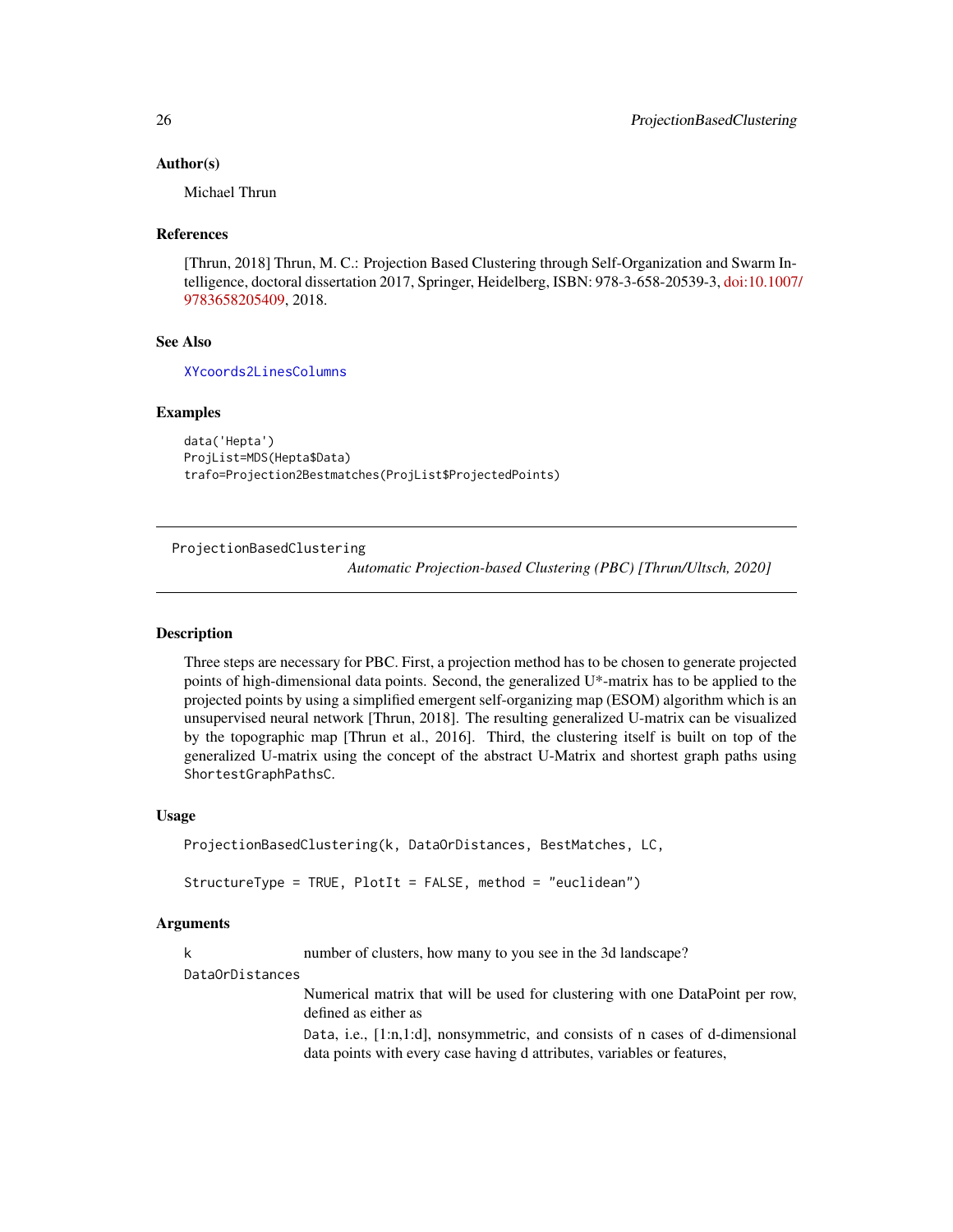<span id="page-26-0"></span>

|               | <sub>or</sub>                                                                                                                                                                                   |
|---------------|-------------------------------------------------------------------------------------------------------------------------------------------------------------------------------------------------|
|               | Distances, i.e., $[1:n,1:n]$ , symmetric and consists of n cases, e.g., as $matrix(dist(Data, method))$                                                                                         |
| BestMatches   | $[1:n,1:2]$ Matrix with positions of Bestmatches=ProjectedPoints, one matrix line<br>per data point                                                                                             |
| LC            | grid size c(Lines, Columns)                                                                                                                                                                     |
| StructureType | Optional, bool; =TRUE: compact structure of clusters assumed, =FALSE: con-<br>nected structure of clusters assumed. For the two options vor Clusters, see<br>[Thrun, 2017] or Handl et al. 2006 |
| PlotIt        | Optional, bool, Plots Dendrogramm                                                                                                                                                               |
| method        | Optional, distance method used in <b>parallelDist</b> if Data given.                                                                                                                            |

#### Details

ProjectionBasedClustering is a flexible and robust clustering framework based on a chose projection method and projection method a parameter-free high-dimensional data visualization technique. The visualization combines projected points with a topographic map with hypsometric colors, defined by the generalized U-matrix (see package GeneralizedUmatrix function GeneralizedUmatrix).

The clustering method with no sensitive parameters is done in this function and the algorithm is introduced in detail in [Thrun/Ultsch, 2020]. The clustering can be verified by the visualization and vice versa. If you want to verifiy your clustering result externally, you can use Heatmap or SilhouettePlot of the CRAN package DataVisualizations.

If parallelDist is not installed, function automatically falls back to [dist](#page-0-0).

#### Value

Cls [1:n] vector with selected classes of the bestmatches. You can use plotTopographicMap(Umatrix,Bestmatches,Cls) for verification.

#### Note

Often it is better to mark the outliers manually after the prozess of clustering; use in this case the visualization plotTopographicMap of the package GeneralizedUmatrix. If you would like to mark the outliers interactivly in the visualization use the interactiveClustering function.

#### Author(s)

Michael Thrun

#### References

[Thrun et al., 2016] Thrun, M. C., Lerch, F., Lötsch, J., & Ultsch, A.: Visualization and 3D Printing of Multivariate Data of Biomarkers, in Skala, V. (Ed.), International Conference in Central Europe on Computer Graphics, Visualization and Computer Vision (WSCG), Vol. 24, Plzen, http://wscg.zcu.cz/wscg2016/short/A43-full.pdf, 2016.

[Thrun/Ultsch, 2017] Thrun, M.C., Ultsch, A.: Projection based Clustering, Conf. Int. Federation of Classification Societies (IFCS),DOI:10.13140/RG.2.2.13124.53124, Tokyo, 2017.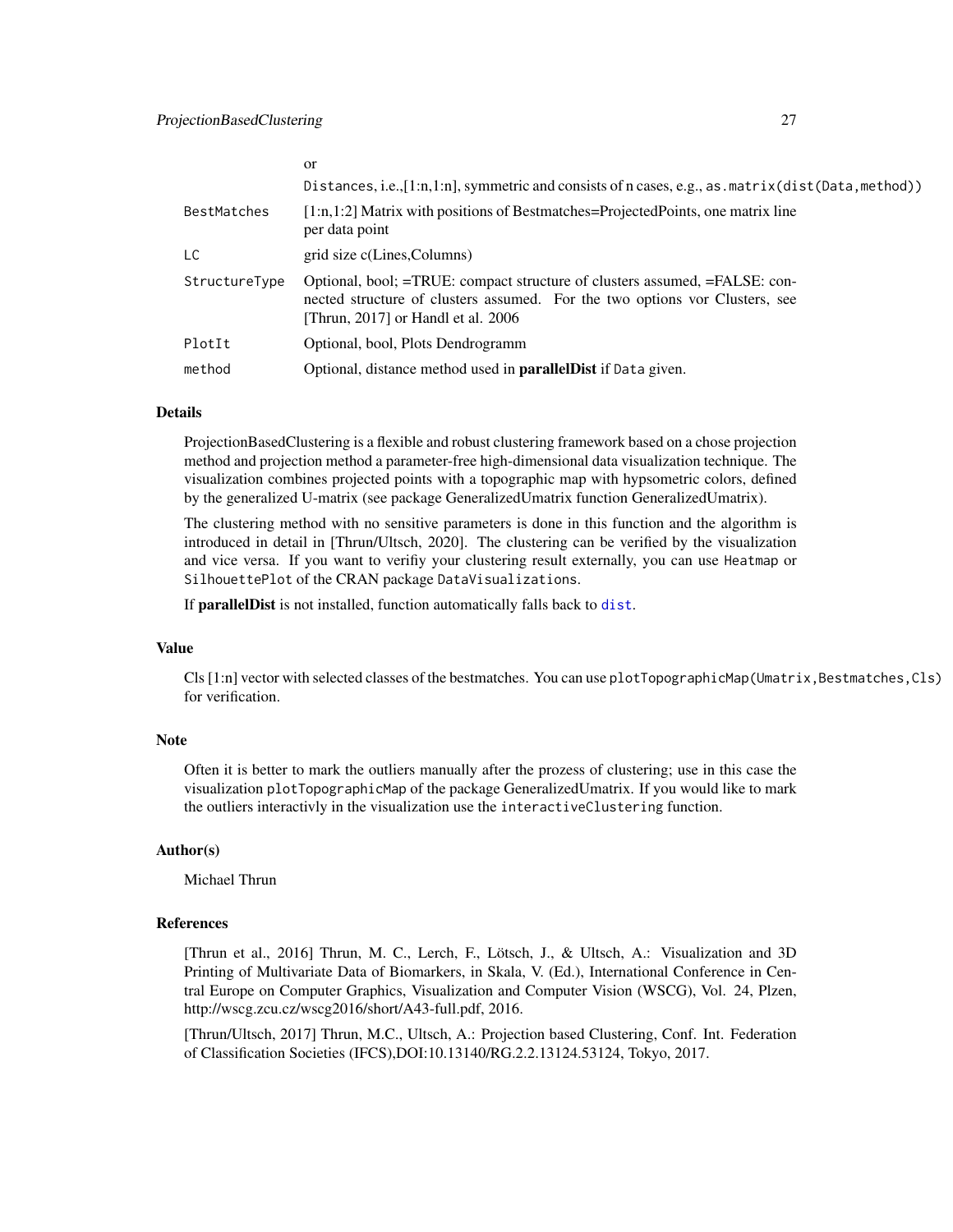[Thrun/Ultsch, 2020] Thrun, M. C., & Ultsch, A.: Using Projection based Clustering to Find Distance and Density based Clusters in High-Dimensional Data, Journal of Classification, Vol. in press, Springer, DOI: 10.1007/s00357-020-09373-2, 2020.

#### Examples

```
data('Hepta')
#Step I: 2d projection
projectionpoints=NeRV(Hepta$Data)
```

```
#Step II (Optional): Computation of Generalized Umatrix
library(GeneralizedUmatrix)
visualization=GeneralizedUmatrix(Data = Hepta$Data,projectionpoints)
# Visualizuation of GeneralizedUmatrix
library(GeneralizedUmatrix)
TopviewTopographicMap(visualization$Umatrix,visualization$Bestmatches)
#or in 3D if rgl package exists
#plotTopographicMap(visualization$Umatrix,visualization$Bestmatches)
```

```
# Step III: Automatic Clustering
trafo=Projection2Bestmatches(projectionpoints)
# number of Cluster from dendrogram (PlotIt=T) or visualization above
Cls=ProjectionBasedClustering(k=7, Hepta$Data,
```

```
trafo$Bestmatches, trafo$LC,PlotIt=TRUE)
```

```
# Verification of Clustering
TopviewTopographicMap(visualization$Umatrix,visualization$Bestmatches,Cls)
#or in 3D if rgl package exists
#plotTopographicMap(visualization$Umatrix,visualization$Bestmatches,Cls)
```
ProjectionPursuit *Projection Pursuit*

#### Description

In the absence of a generative model for the data the algorithm can be used to find the projection pursuit directions. Projection pursuit is a technique for finding 'interesting' directions in multidimensional datasets

#### Usage

ProjectionPursuit(Data,OutputDimension=2,Indexfunction="logcosh",

Alpha=1,Iterations=200,PlotIt=FALSE,Cls)

<span id="page-27-0"></span>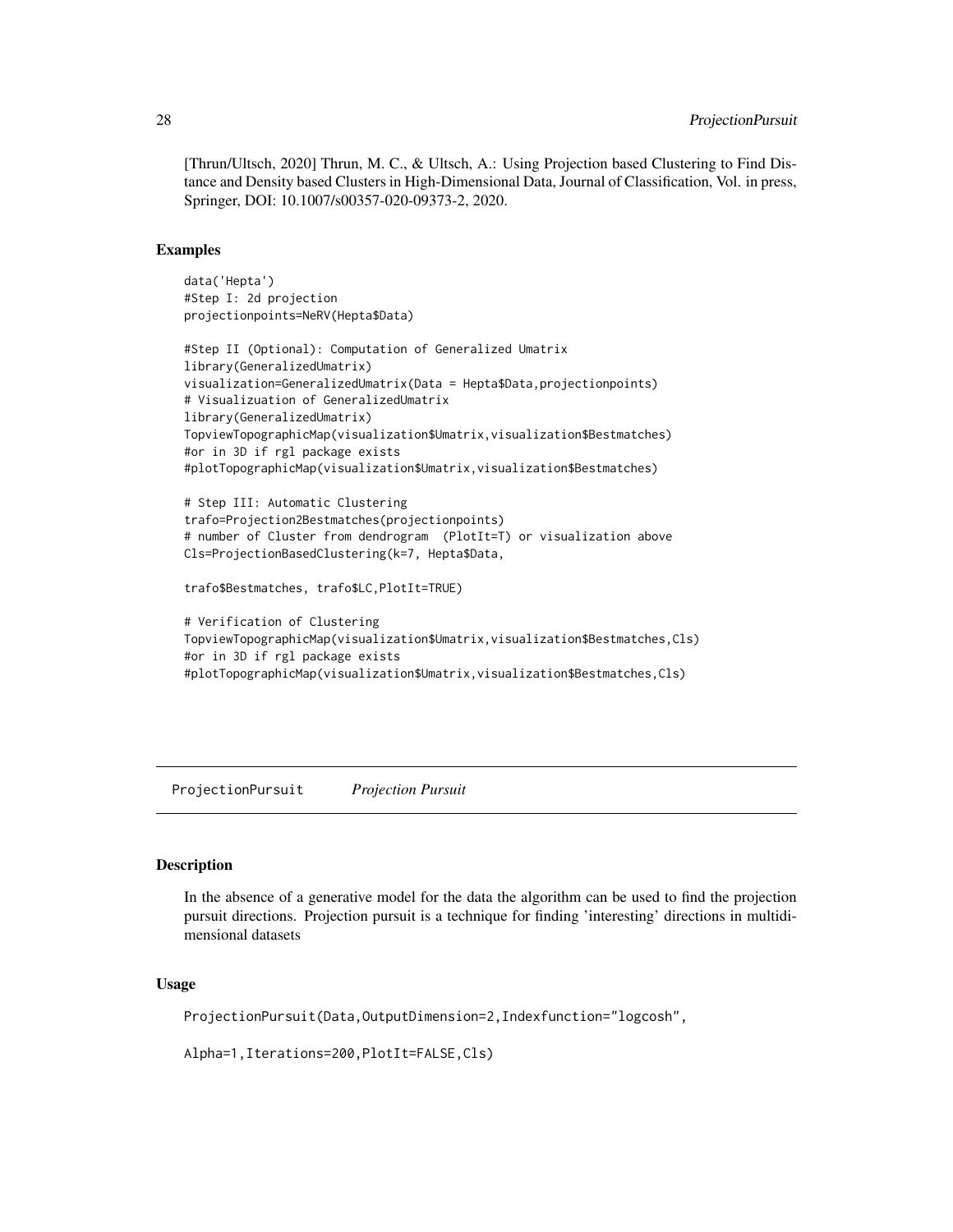# <span id="page-28-0"></span>SammonsMapping 29

# Arguments

| Data            | array of data: n cases in rows, d variables in columns, matrix is not symmetric<br>or distance matrix, in this case matrix has to be symmetric                                                |  |
|-----------------|-----------------------------------------------------------------------------------------------------------------------------------------------------------------------------------------------|--|
| OutputDimension |                                                                                                                                                                                               |  |
|                 | Number of dimensions in the Outputspace, default=2                                                                                                                                            |  |
| Indexfunction   | Criterium for Minimization:                                                                                                                                                                   |  |
|                 | default: 'logcosh' G(u)= $1/a$ *log cosh(a*u) (ICA) 'exp': G(u)=-exp(u^2/2) 'ker-<br>nel' $1/(1 * pi) * exp(r/2)$                                                                             |  |
| Alpha           | constant with $1 \le a$ -alpha $\le -2$ used in approximation to neg-entropy when fun ==<br>"logcosh"                                                                                         |  |
| Iterations      | maximum number of iterations to perform.                                                                                                                                                      |  |
| PlotIt          | Default: FALSE, If TRUE: Plots the projection as a 2d visualization. OutputDi-<br>mension>2: only the first two dimensions will be shown                                                      |  |
| Cls             | $[1:n,1]$ Optional,: only relevant if PlotIt=TRUE. Numeric vector, given Classifi-<br>cation in numbers: every element is the cluster number of a certain correspond-<br>ing element of data. |  |

# Details

An short overview of different types of projection methods can be found in [Thrun, 2018, p.42, Fig. 4.1] [\(doi:10.1007/9783658205409\)](https://doi.org/10.1007/978-3-658-20540-9).

#### Value

ProjectedPoints

[1:n,OutputDimension], n by OutputDimension matrix containing coordinates of the Projectio

# Note

You can use the standard ShepardScatterPlot or the better approach through the ShepardDensityPlot of the CRAN package DataVisualizations.

# Author(s)

Michael Thrun

SammonsMapping *Sammons Mapping*

# Description

Improved MDS thorugh a normalization of the Input space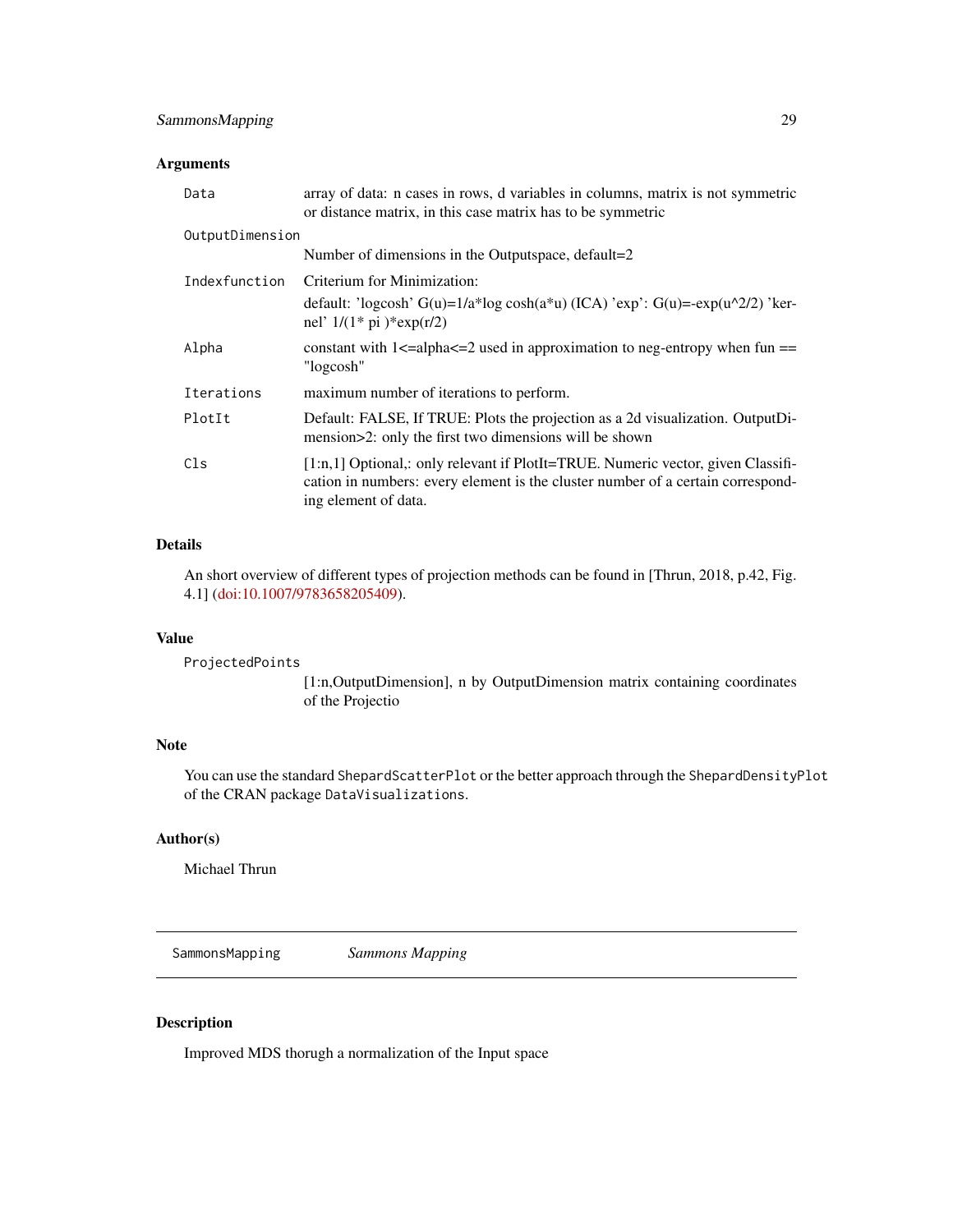# <span id="page-29-0"></span>Usage

SammonsMapping(DataOrDistances,method='euclidean',OutputDimension=2,PlotIt=FALSE,Cls)

# Arguments

DataOrDistances

|                 | Numerical matrix defined as either                                                                                                                                                          |
|-----------------|---------------------------------------------------------------------------------------------------------------------------------------------------------------------------------------------|
|                 | Data, i.e., [1:n,1:d], nonsymmetric, and consists of n cases of d-dimensional<br>data points with every case having d attributes, variables or features,                                    |
|                 | <sub>or</sub>                                                                                                                                                                               |
|                 | Distances, i.e., [1:n, 1:n], symmetric and consists of n cases, e.g., as . matrix (dist (Data, method))                                                                                     |
| method          | method specified by distance string: 'euclidean','cityblock=manhatten','cosine','chebychev','jaccard','m                                                                                    |
| OutputDimension |                                                                                                                                                                                             |
|                 | Number of dimensions in the Outputspace, default=2                                                                                                                                          |
| PlotIt          | Default: FALSE, If TRUE: Plots the projection as a 2d visualization.                                                                                                                        |
| Cls             | [1:n,1] Optional,: only relevant if PlotIt=TRUE. Numeric vector, given Classifi-<br>cation in numbers: every element is the cluster number of a certain correspond-<br>ing element of data. |
|                 |                                                                                                                                                                                             |

# Details

An short overview of different types of projection methods can be found in [Thrun, 2018, p.42, Fig. 4.1] [\(doi:10.1007/9783658205409\)](https://doi.org/10.1007/978-3-658-20540-9).

# Value

ProjectedPoints [1:n,OutputDimension], n by OutputDimension matrix containing coordinates of the Projectio Stress Shephard-Kruskal Stress

# Note

A wrapper for [sammon](#page-0-0)

You can use the standard ShepardScatterPlot or the better approach through the ShepardDensityPlot of the CRAN package DataVisualizations.

#### Author(s)

Michael Thrun

# Examples

data('Hepta') Data=Hepta\$Data

Proj=SammonsMapping(Data)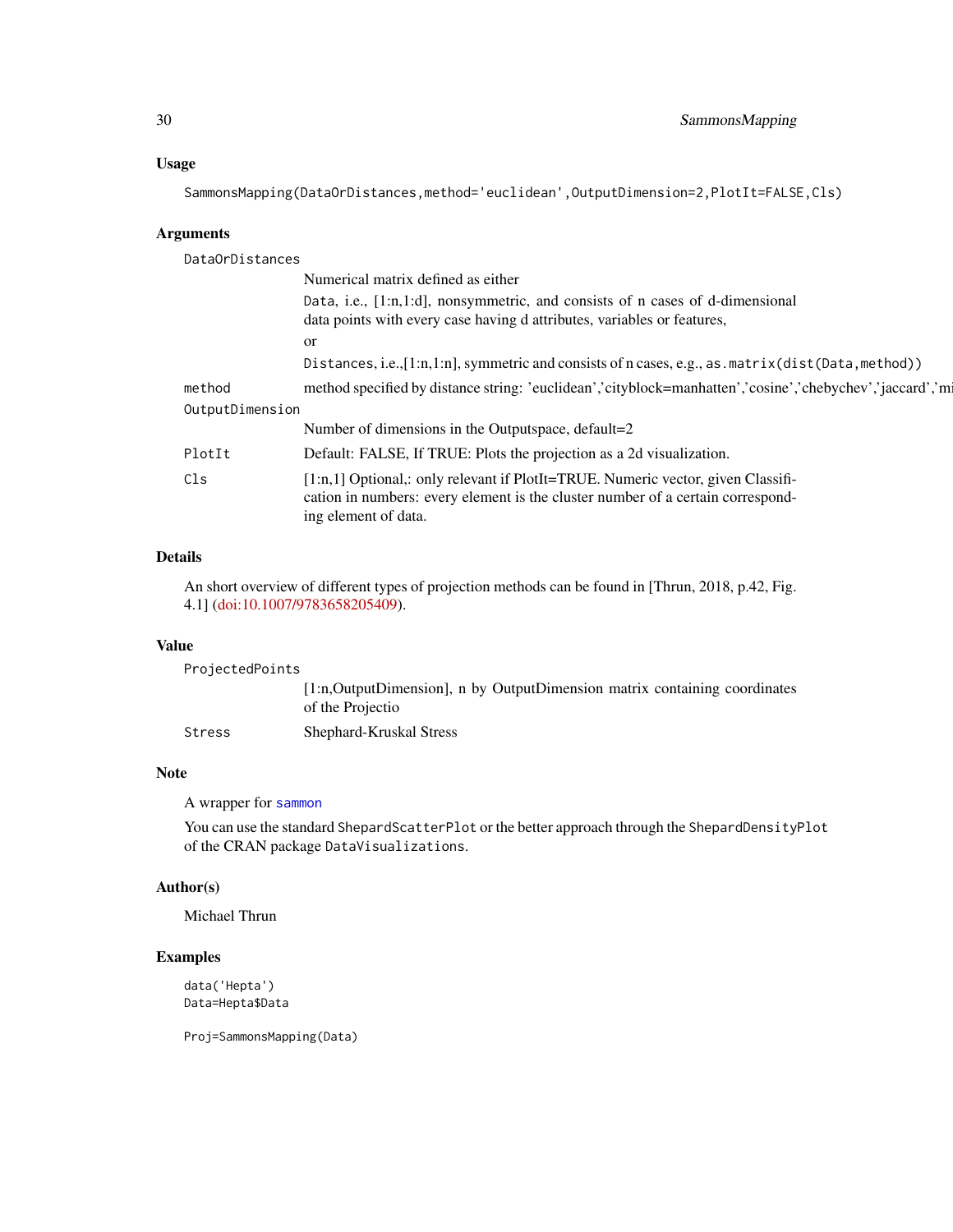# <span id="page-30-0"></span>ShortestGraphPathsC 31

```
## Not run:
PlotProjectedPoints(Proj$ProjectedPoints,Hepta$Cls)
## End(Not run)
```
ShortestGraphPathsC *Shortest GraphPaths = geodesic distances*

#### **Description**

Dijkstra's SSSP (Single source shortest path) algorithm, from all points to all points

#### Usage

ShortestGraphPathsC(Adj, Cost)

#### Arguments

| Adi  | $[1:n,1:n]$ 0/1 adjascency matrix, e.g. from delaunay graph or gabriel graph |
|------|------------------------------------------------------------------------------|
| Cost | $[1:n,1:n]$ matrix, distances between n points (normally euclidean)          |

#### Details

Vertices are the points, edges have the costs defined by weights (normally a distance). The algorithm runs in runs in O(n\*E\*Log(V)), see also [Jungnickel, 2013, p. 87]. Further details can be foubd in [Jungnickel, 2013, p. 83-87].

#### Value

ShortestPaths[1:n,1:n] vector, shortest paths (geodesic) to all other vertices including the source vertice itself from al vertices to all vertices, stored as a matrix

#### Note

require C++11 standard (set flag in Compiler, if not set automatically)

#### Author(s)

Michael Thrun

#### References

[Dijkstra, 1959] Dijkstra, E. W.: A note on two problems in connexion with graphs, Numerische mathematik, Vol. 1(1), pp. 269-271. 1959.

[Jungnickel, 2013] Jungnickel, D.: Graphs, networks and algorithms, (4th ed ed. Vol. 5), Berlin, Heidelberg, Germany, Springer, ISBN: 978-3-642-32278-5, 2013.

[Thrun/Ultsch, 2017] Thrun, M.C., Ultsch, A.: Projection based Clustering, Conf. Int. Federation of Classification Societies (IFCS),DOI:10.13140/RG.2.2.13124.53124, Tokyo, 2017.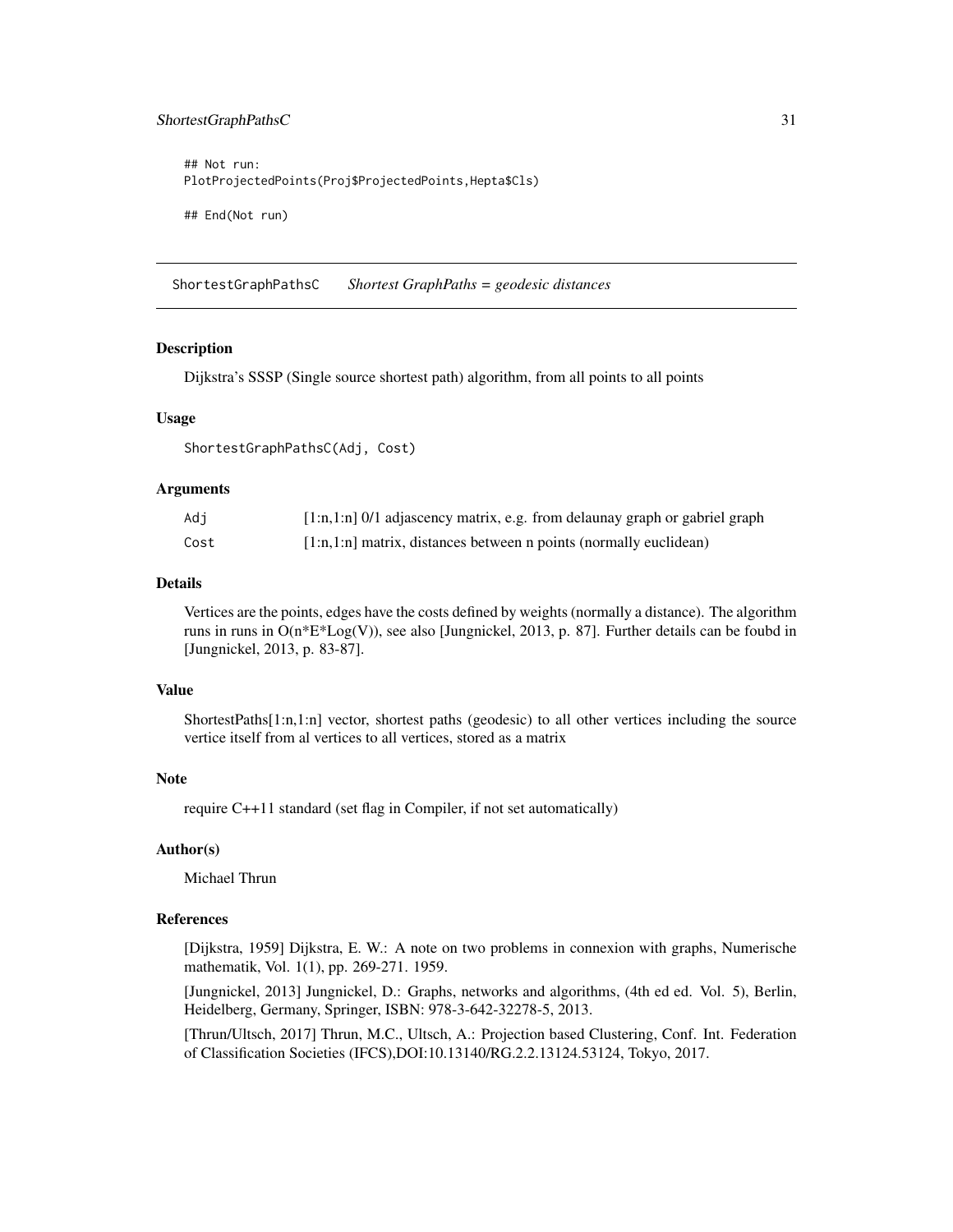# <span id="page-31-0"></span>See Also

[DijkstraSSSP](#page-7-1)

tSNE *T-distributed Stochastic Neighbor Embedding (t-SNE)*

# Description

T-distributed Stochastic Neighbor Embedding res = tSNE(Data, KNN=30,OutputDimension=2)

# Usage

```
tSNE(DataOrDistances,k,OutputDimension=2,Algorithm='tsne_cpp',
```

```
method="euclidean",Whitening=FALSE, Iterations=1000,PlotIt=FALSE,Cls,...)
```
# Arguments

| DataOrDistances |                                                                                                                                                                                             |  |  |
|-----------------|---------------------------------------------------------------------------------------------------------------------------------------------------------------------------------------------|--|--|
|                 | Numerical matrix defined as either                                                                                                                                                          |  |  |
|                 | Data, i.e., [1:n,1:d], nonsymmetric, and consists of n cases of d-dimensional<br>data points with every case having d attributes, variables or features,                                    |  |  |
|                 | or                                                                                                                                                                                          |  |  |
|                 | Distances, i.e., [1:n, 1:n], symmetric and consists of n cases, e.g., as . matrix (dist (Data, method))                                                                                     |  |  |
| k               | number of k nearest neighbors=number of effective nearest neighbors("perplexity");<br>Important parameter. If not given, settings of packages of t-SNE will be used<br>depending Algorithm  |  |  |
| OutputDimension |                                                                                                                                                                                             |  |  |
|                 | Number of dimensions in the Outputspace, default=2                                                                                                                                          |  |  |
| Algorithm       | tsne_cpp': T-Distributed Stochastic Neighbor Embedding using a Barnes-HutImplementation<br>in $C++$ of Rtsne                                                                                |  |  |
|                 | 'tsne_r': pure R implementation of the t-SNE algorithm of of tsne                                                                                                                           |  |  |
| method          | method specified by distance string: 'euclidean','cityblock=manhatten','cosine','chebychev','jaccard','m                                                                                    |  |  |
| Whitening       | A boolean value indicating whether the matrix data should be whitened (tsne_r)<br>or if pca should be used priorly (tsne_cpp)                                                               |  |  |
| Iterations      | maximum number of iterations to perform.                                                                                                                                                    |  |  |
| PlotIt          | Default: FALSE, If TRUE: Plots the projection as a 2d visualization. OutputDi-<br>mension>2: only the first two dimensions will be shown                                                    |  |  |
| Cls             | [1:n,1] Optional,: only relevant if PlotIt=TRUE. Numeric vector, given Classifi-<br>cation in numbers: every element is the cluster number of a certain correspond-<br>ing element of data. |  |  |
| $\cdots$        | Further arguments passed on to either 'Rtsne' or 'tsne'                                                                                                                                     |  |  |
|                 |                                                                                                                                                                                             |  |  |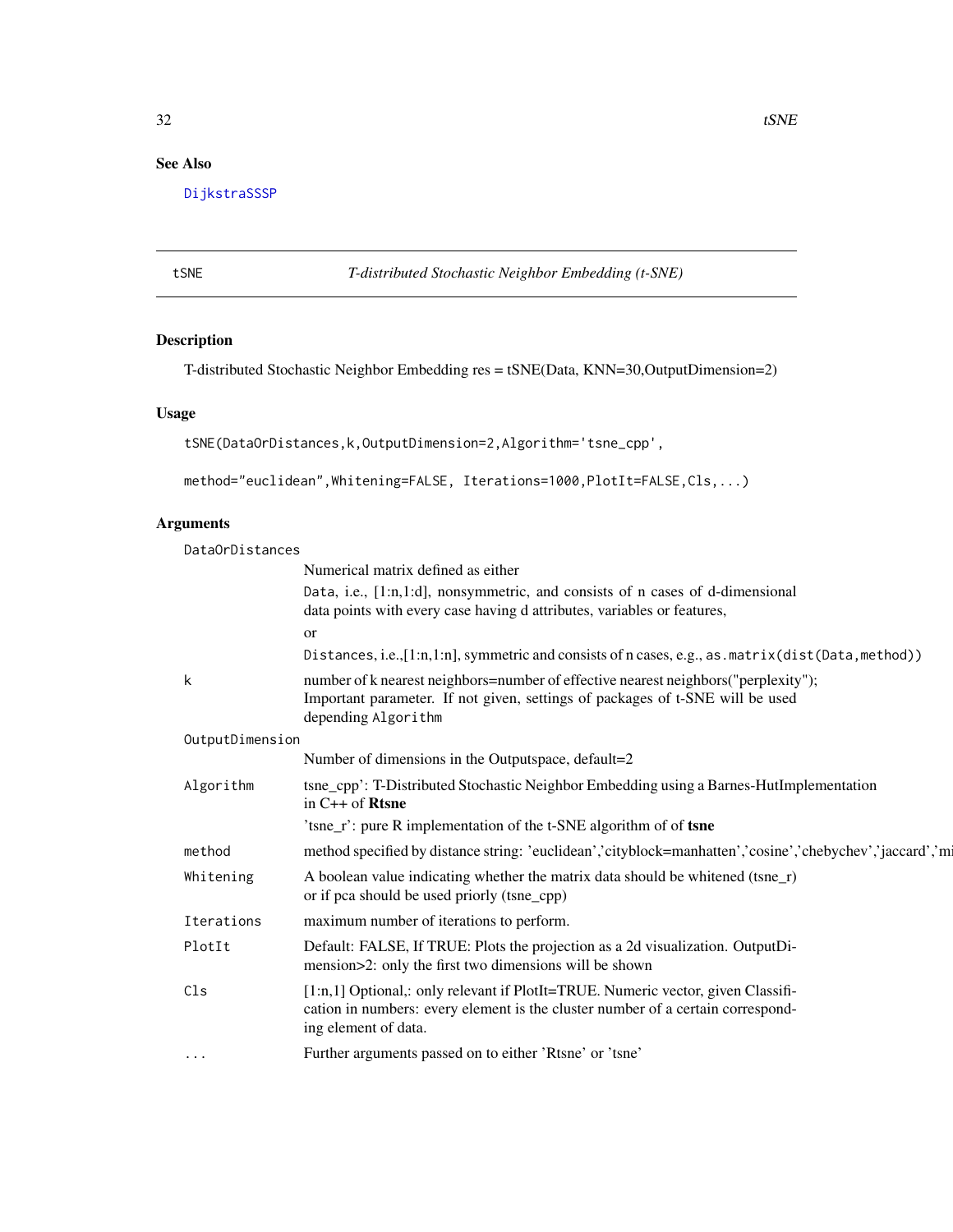#### <span id="page-32-0"></span>Details

An short overview of different types of projection methods can be found in [Thrun, 2018, p.42, Fig. 4.1] [\(doi:10.1007/9783658205409\)](https://doi.org/10.1007/978-3-658-20540-9).

#### Value

```
List of
ProjectedPoints
                 [1:n,OutputDimension], n by OutputDimension matrix containing coordinates
                  of the Projection
ModelObject NULL for tsne_r, further information if tsne_cpp is selected
```
#### Note

A wrapper for [Rtsne](#page-0-0)

or for [tsne](#page-0-0)

You can use the standard ShepardScatterPlot or the better approach through the ShepardDensityPlot of the CRAN package DataVisualizations.

#### Author(s)

Michael Thrun

#### Examples

```
data('Hepta')
Data=Hepta$Data
```

```
Proj=tSNE(Data,k=7)
```
## Not run: PlotProjectedPoints(Proj\$ProjectedPoints,Hepta\$Cls)

## End(Not run)

UniformManifoldApproximationProjection *Uniform Manifold Approximation and Projection*

# Description

Uniform manifold approximation and projection is a technique for dimension reduction. The algorithm was described by [McInnes et al., 2018].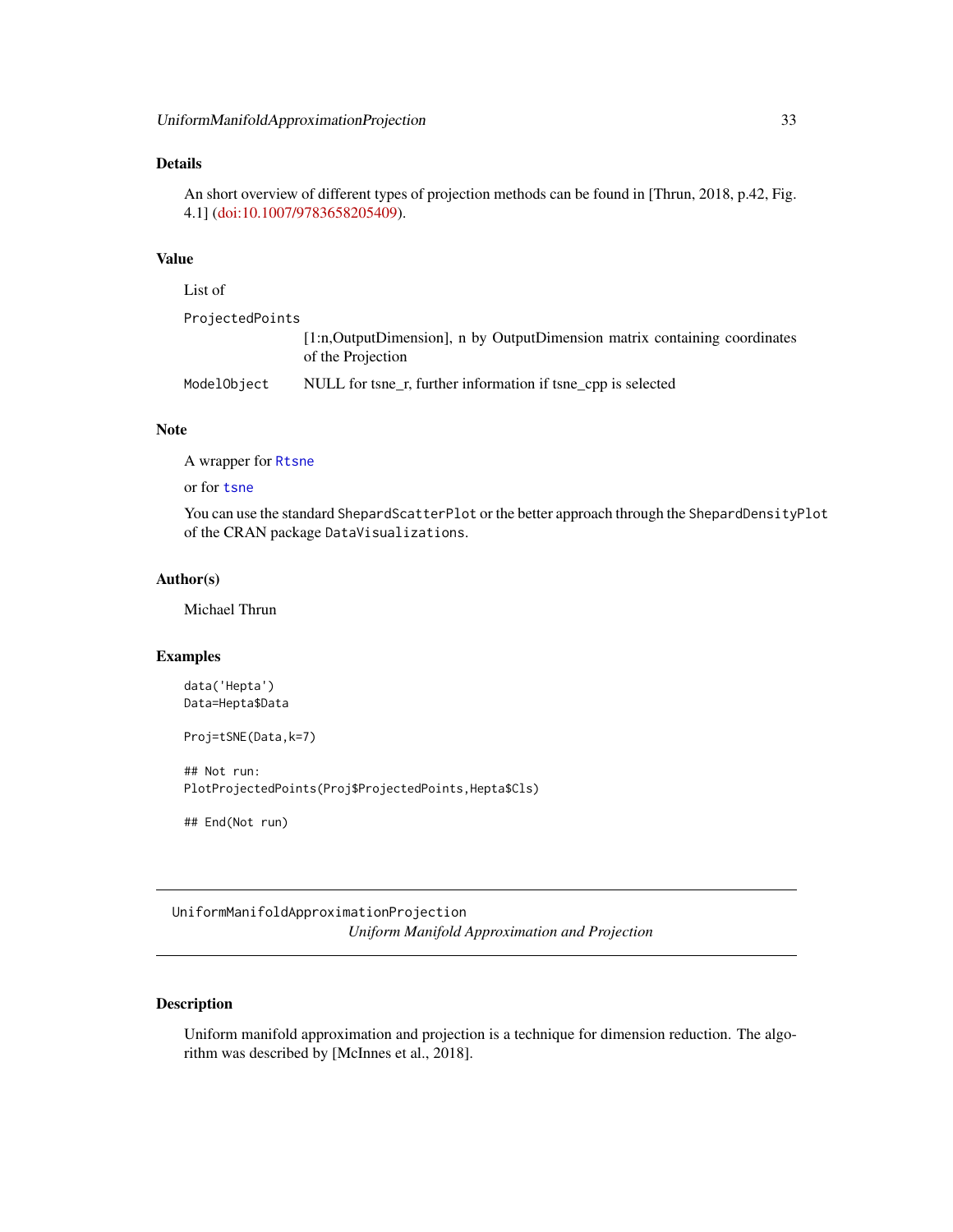# <span id="page-33-0"></span>Usage

UniformManifoldApproximationProjection(DataOrDistances, k,

```
Epochs,OutputDimension=2,Algorithm='umap_pkg',PlotIt=FALSE,Cls,...)
```
# Arguments

DataOrDistances

|                 | Numerical matrix defined as either                                                                                                                                                             |
|-----------------|------------------------------------------------------------------------------------------------------------------------------------------------------------------------------------------------|
|                 | Data, i.e., [1:n,1:d], nonsymmetric, and consists of n cases of d-dimensional<br>data points with every case having d attributes, variables or features,                                       |
|                 | or                                                                                                                                                                                             |
|                 | Distances, i.e., [1:n,1:n], symmetric and consists of n cases, e.g., as . matrix (dist (Data, method))                                                                                         |
| k               | number of k nearest neighbors, Important parameter, if not given, settings of<br>package umap will be used, default of package umap is currently 15                                            |
| Epochs          | Number of eppochs (scalar), i.e, training length, default of package umap is<br>currently 200                                                                                                  |
| OutputDimension |                                                                                                                                                                                                |
|                 | Number of dimensions in the Outputspace, default=2                                                                                                                                             |
| Algorithm       | 'umap': provides an interface for two implementations. One is written from<br>scratch other one requires python umap                                                                           |
|                 | 'uwot_pkg': complete re-implementation in R (and C++, via the 'Rcpp' pack-<br>age) of <b>uwot</b>                                                                                              |
| PlotIt          | Default: FALSE, If TRUE: Plots the projection as a 2d visualization. OutputDi-<br>mension>2: only the first two dimensions will be shown                                                       |
| Cls             | Optional,: only relevant if PlotIt=TRUE. Numeric vector, given Classification in<br>numbers: every element is the cluster number of a certain corresponding element<br>of data.                |
| .               | one of the other 21 parameters that can be specified, please see umap.defaults<br>of package umap for details or parameters to be set in package uwot depending<br>on the choice of Algorithm. |

# Details

To the knowledge of the author of this function no peer-reviewed publication of the method exists. Use with greate care.

# Value

| List of         |                                                                                                 |
|-----------------|-------------------------------------------------------------------------------------------------|
| ProjectedPoints |                                                                                                 |
|                 | [1:n, OutputDimension], n by OutputDimension matrix containing coordinates<br>of the Projection |
| ModelObject     | output of umap                                                                                  |
| Setting         | specific settings used in UniformManifoldApproximationProjection                                |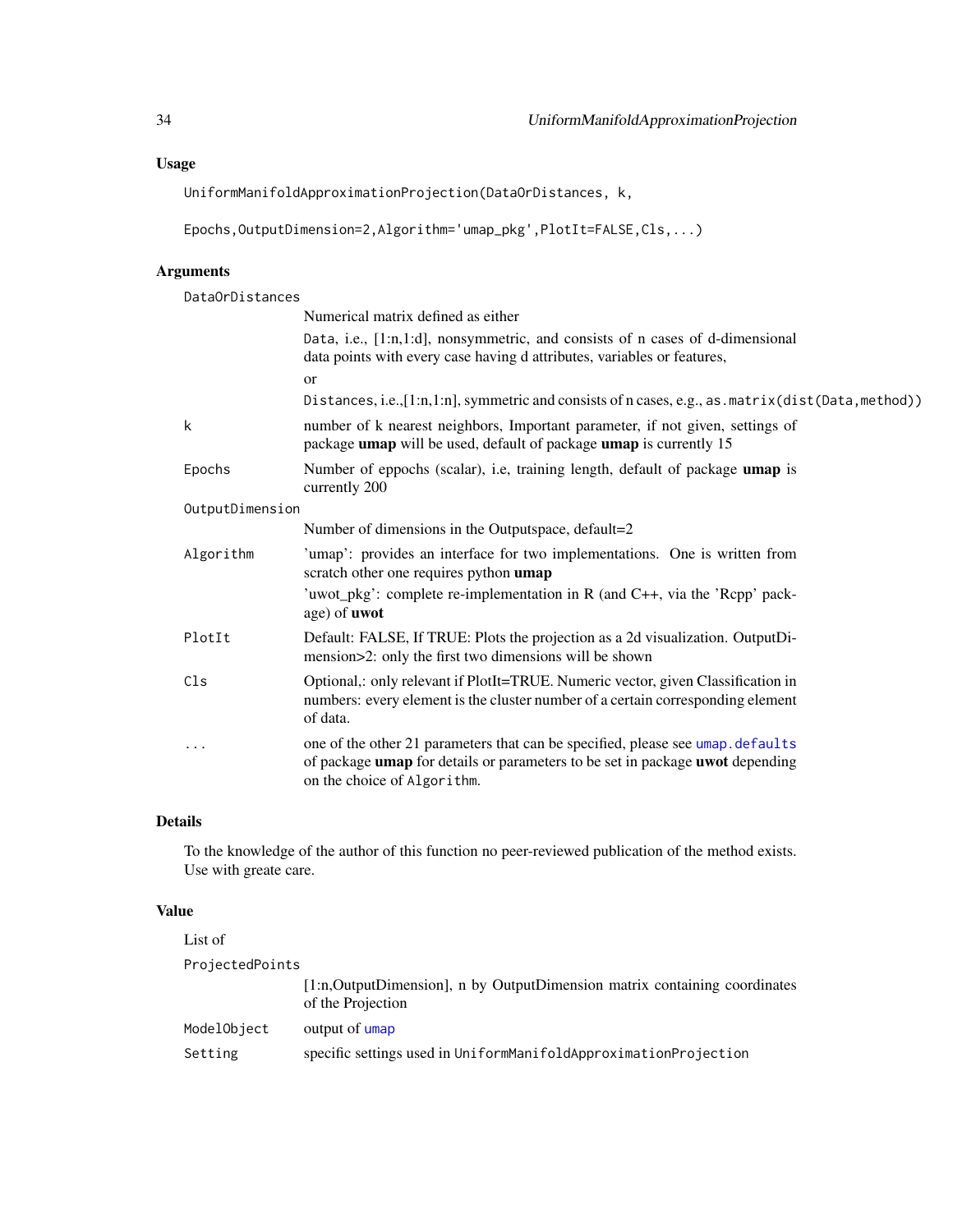#### <span id="page-34-0"></span>Note

Uniform Manifold Approximation and Projection and U-matrix [Ultsch/Siemon, 1990] are both sometimes abbreviated with Umap. Hence the abbreveviation is omitted here.

#### Author(s)

Michael Thrun

# References

[McInnes et al., 2018] McInnes, L., Healy, J., & Melville, J.: Umap: Uniform manifold approximation and projection for dimension reduction, arXiv preprint arXiv:1802.03426, 2018.

[Ultsch/Siemon, 1990] Ultsch, A., & Siemon, H. P.: Kohonen's Self Organizing Feature Maps for Exploratory Data Analysis, International Neural Network Conference, pp. 305-308, Kluwer Academic Press, Paris, France, 1990.

#### See Also

[umap](#page-0-0)

#### Examples

data('Hepta') Data=Hepta\$Data

Proj=UniformManifoldApproximationProjection(Data)

## Not run: PlotProjectedPoints(Proj\$ProjectedPoints,Hepta\$Cls)

## End(Not run)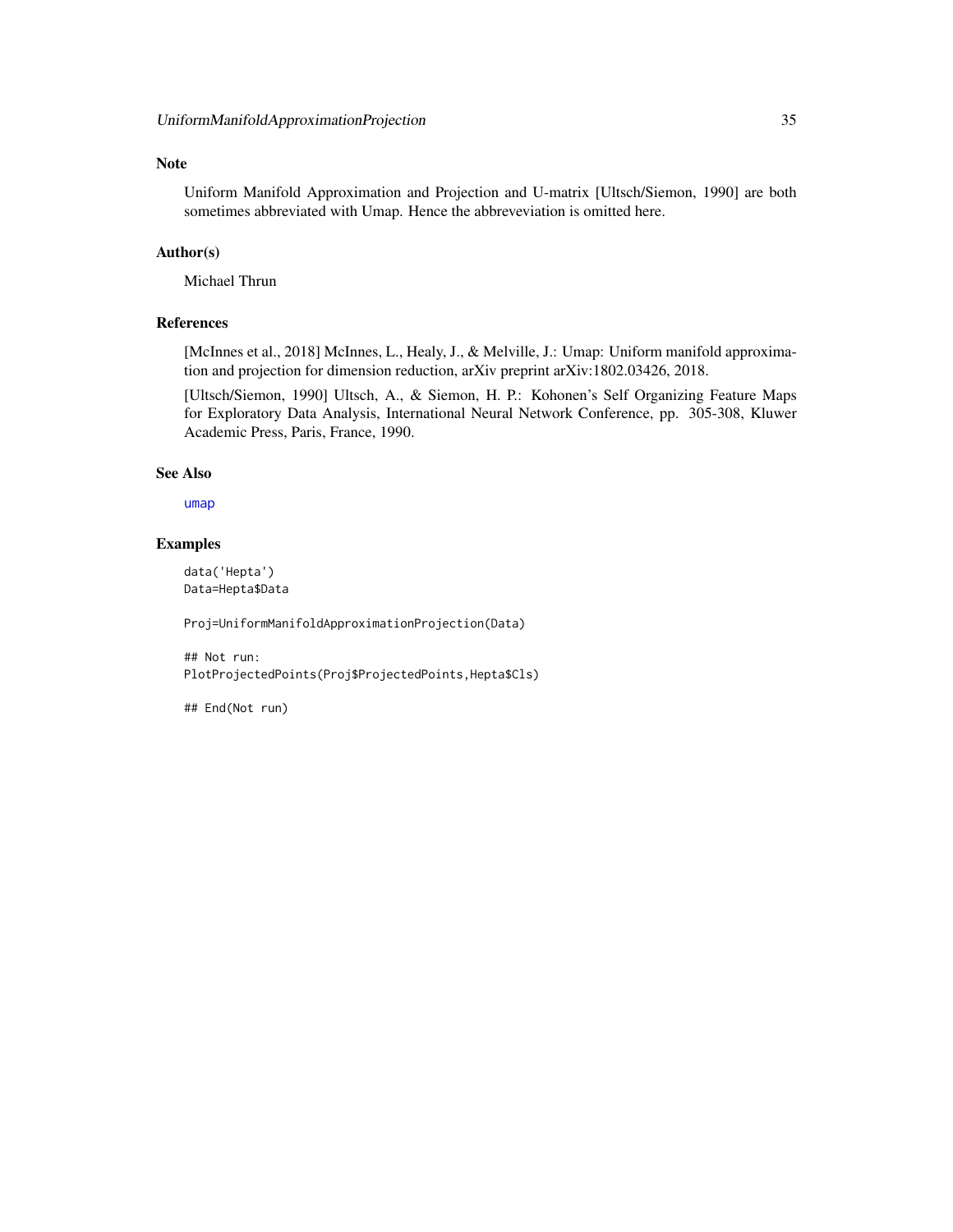# <span id="page-35-0"></span>Index

∗ CCA CCA, [5](#page-4-0) ∗ Classical multidimensional scaling MDS, [18](#page-17-0) ∗ Cluster Analysis interactiveProjectionBasedClustering, [14](#page-13-0) ∗ Clustering interactiveProjectionBasedClustering, [14](#page-13-0) ∗ Curvilinear Component Analysis CCA, [5](#page-4-0) ∗ DR CCA, [5](#page-4-0) ICA, [10](#page-9-0) interactiveProjectionBasedClustering, [14](#page-13-0) Isomap, [16](#page-15-0) MDS, [18](#page-17-0) NeRV, [20](#page-19-0) PCA, [21](#page-20-0) PolarSwarm, [24](#page-23-0) ProjectionPursuit, [28](#page-27-0) SammonsMapping, [29](#page-28-0) tSNE, [32](#page-31-0) ∗ Delaunay Delaunay4Points, [7](#page-6-0) ∗ Dijkstra's SSSP DijkstraSSSP, [8](#page-7-0) ∗ Dijkstra DijkstraSSSP, [8](#page-7-0) ∗ Dimensionality Reduction CCA, [5](#page-4-0) ICA, [10](#page-9-0) interactiveProjectionBasedClustering, [14](#page-13-0) MDS, [18](#page-17-0) NeRV, [20](#page-19-0) PCA, [21](#page-20-0)

PolarSwarm, [24](#page-23-0) ProjectionPursuit, [28](#page-27-0) SammonsMapping, [29](#page-28-0) tSNE, [32](#page-31-0) UniformManifoldApproximationProjection, [33](#page-32-0) ∗ FCPS Hepta, [9](#page-8-0) ∗ Hepta Hepta, [9](#page-8-0) ∗ ICA ICA, [10](#page-9-0) ∗ IPBC interactiveProjectionBasedClustering, [14](#page-13-0) ∗ Independent Component Analysis ICA, [10](#page-9-0) ∗ Isomap Isomap, [16](#page-15-0) ∗ MDS MDS, [18](#page-17-0) ∗ Manifold Learning Isomap, [16](#page-15-0) ∗ NeRV NeRV, [20](#page-19-0) ∗ PBC ProjectionBasedClustering, [26](#page-25-0) ∗ PCA PCA, [21](#page-20-0) ∗ Points Delaunay4Points, [7](#page-6-0) ∗ Polar Swarm PolarSwarm, [24](#page-23-0) ∗ PolarSwarm PolarSwarm, [24](#page-23-0) ∗ Principal component analysis PCA, [21](#page-20-0) ∗ Projection Method CCA, [5](#page-4-0)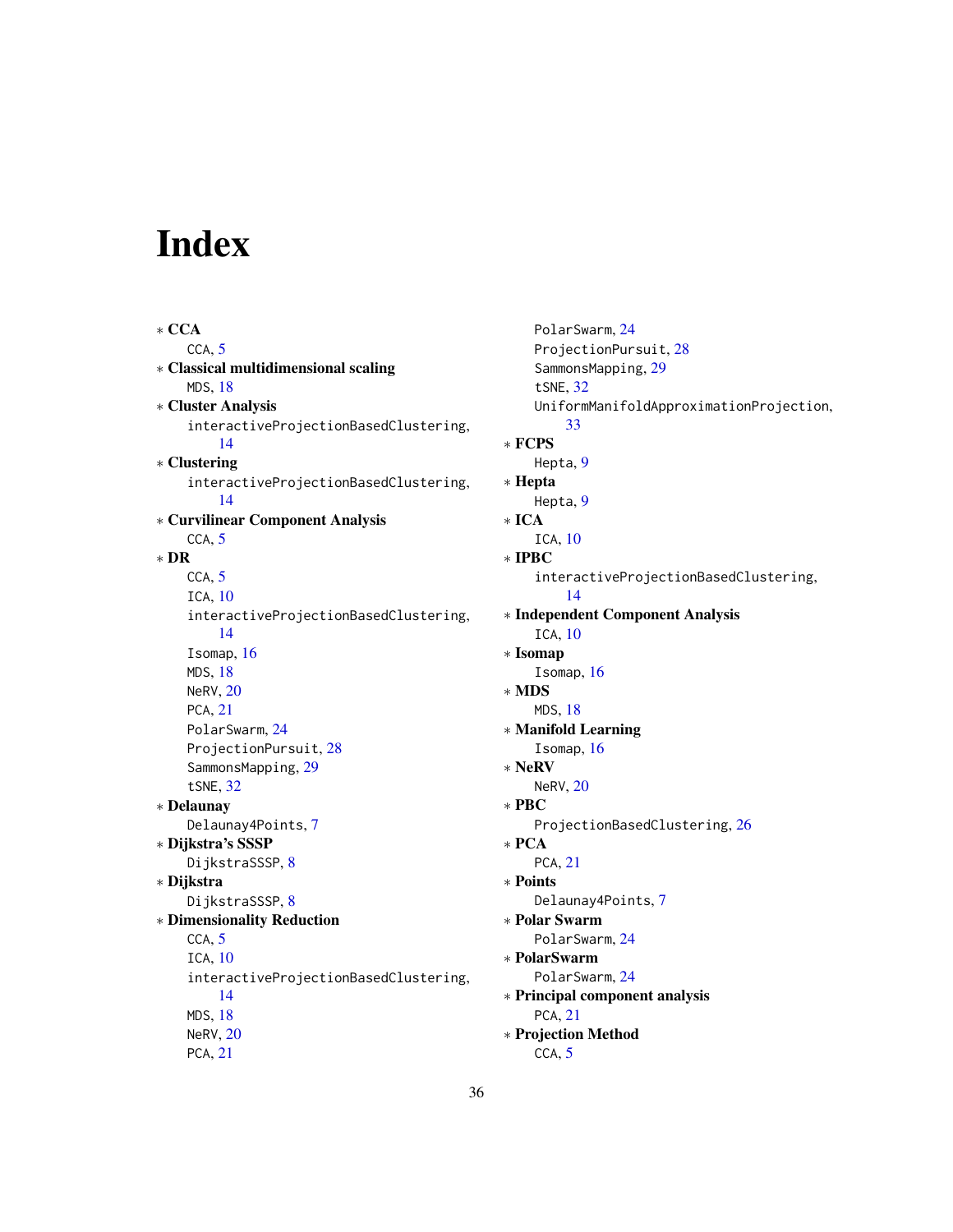∗ cluster

ICA, [10](#page-9-0) interactiveProjectionBasedClustering, [14](#page-13-0) MDS, [18](#page-17-0) NeRV, [20](#page-19-0) PCA, [21](#page-20-0) PolarSwarm, [24](#page-23-0) ProjectionPursuit, [28](#page-27-0) SammonsMapping, [29](#page-28-0) tSNE, [32](#page-31-0) UniformManifoldApproximationProjection, [33](#page-32-0) ∗ Projection Pursuit ProjectionPursuit, [28](#page-27-0) ∗ Projection-based Clustering ProjectionBasedClustering, [26](#page-25-0) ∗ ProjectionPursuit ProjectionPursuit, [28](#page-27-0) ∗ Pswarm PolarSwarm, [24](#page-23-0) ∗ SSSP DijkstraSSSP, [8](#page-7-0) ∗ Sammons Mapping SammonsMapping, [29](#page-28-0) ∗ SammonsMapping SammonsMapping, [29](#page-28-0) ∗ ShortestGraphPaths ShortestGraphPathsC, [31](#page-30-0) ∗ ShortestPaths ShortestGraphPathsC, [31](#page-30-0) ∗ Single source shortest path DijkstraSSSP, [8](#page-7-0) ∗ T-distributed Stochastic Neighbor Embedding tSNE, [32](#page-31-0) ∗ Uniform Manifold Approximation Projection UniformManifoldApproximationProjection, [33](#page-32-0) ∗ UniformManifoldApproximationProjection UniformManifoldApproximationProjection, [33](#page-32-0) ∗ cluster analysis ProjectionBasedClustering, [26](#page-25-0) ∗ clustering ProjectionBasedClustering, [26](#page-25-0) ProjectionBasedClustering, [26](#page-25-0)

```
ProjectionBasedClustering, 26
∗ datasets
    Hepta, 9
∗ interactive Projection Based Clustering
    interactiveProjectionBasedClustering,
         14
∗ neighbor retrieval visualizer
    NeRV, 20
∗ swarm
    PolarSwarm, 24
∗ t-SNE
    tSNE, 32
∗ tSNE
    tSNE, 32
CCA, 5
DefaultColorSequence, 7
Delaunay4Points, 7
DijkstraSSSP, 8, 32
dist, 27
fastICA, 11
Hepta, 9
ICA, 10
interactiveClustering, 11
interactiveGeneralizedUmatrixIsland,
        13
interactiveProjectionBasedClustering,
        14
IPBC
        (interactiveProjectionBasedClustering),
        14
Isomap, 16
KruskalStress, 18
MDS, 18
NeRV, 20
PCA, 21
PlotProjectedPoints, 23
PolarSwarm, 24
prcomp, 22
Projection2Bestmatches, 25
```
ProjectionBasedClustering-package, [3](#page-2-0)